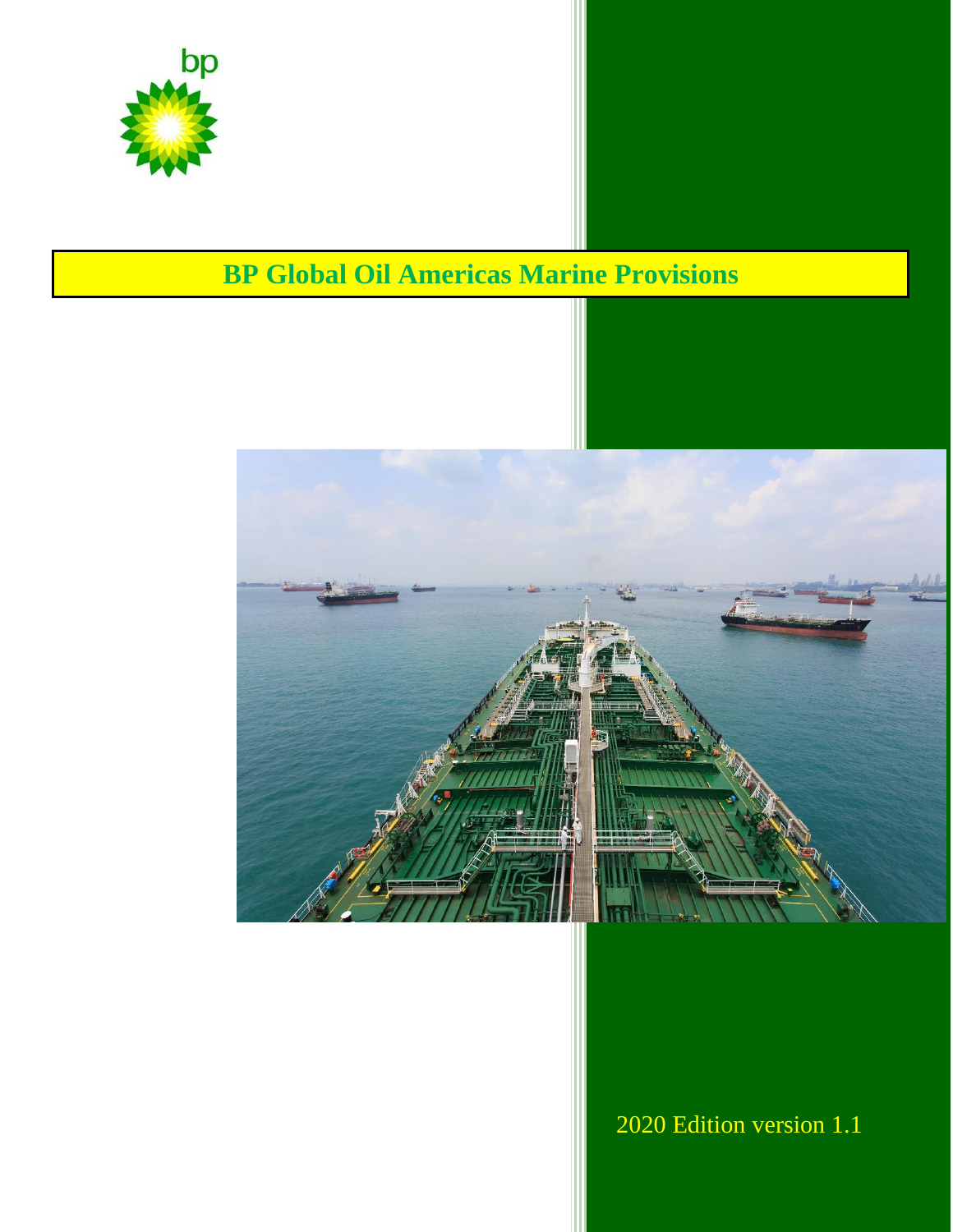# **BP Global Oil Americas Marine Provisions**

## **2020 Edition**

#### **Version 1.1**

This version cancels and supersedes the first edition BP Global Oil Americas Marine Provisions 2020 Edition (the "First Edition Marine Provisions"). Please disregard the First Edition Marine Provisions. Any reference in the Special Provisions to BP Marine Provisions 2020 Edition shall be a reference to this Version 1.1.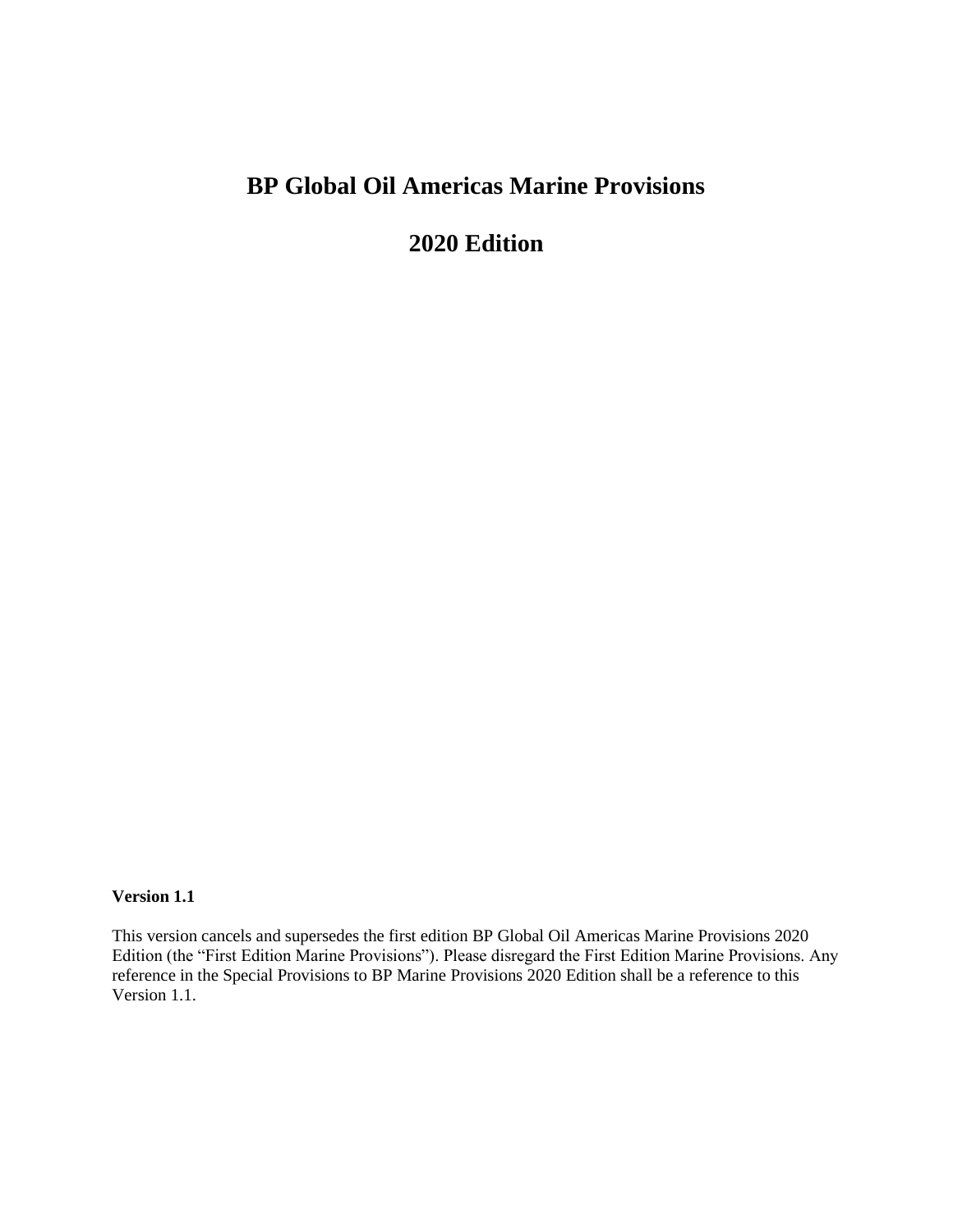### **INDEX**

| Section 1  |   | Definitions and Interpretation                              | Page 1  |
|------------|---|-------------------------------------------------------------|---------|
| Section 2  | - | Measurement and Sampling; Independent Inspection            | Page 2  |
| Section 3  |   | Title and Risk of Loss                                      | Page 5  |
| Section 4  |   | Laydays and Indicative Discharge Dates                      | Page 5  |
| Section 5  | - | Nomination of Vessels, Rejection, Substitution, etc.        | Page 5  |
| Section 6  | - | Arrival of Vessel, Berth, etc.                              | Page 9  |
| Section 7  | ۰ | Delays, Time Allowed and Demurrage                          | Page 11 |
| Section 8  | - | Insurance                                                   | Page 16 |
| Section 9  |   | Charter Party Conditions (Applicable for C-Term Deliveries) | Page 17 |
| Section 10 | - | Requirements for Vessels at the Terminal and During Voyage  | Page 17 |
| Section 11 |   | <b>Payment Documents</b>                                    | Page 20 |
| Appendix A |   | Seller's Letter of Indemnity Format                         | Page 21 |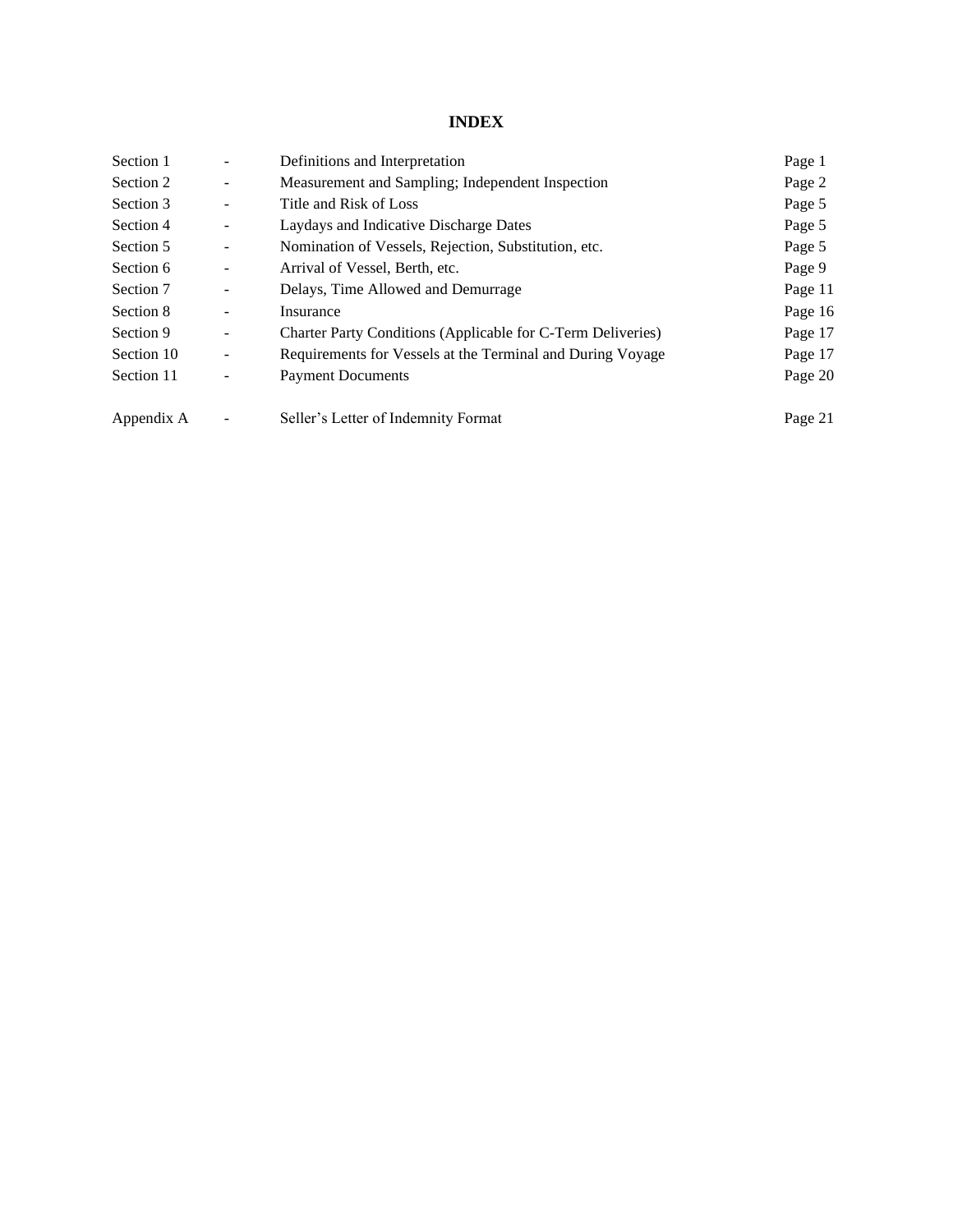### **BP Global Oil Americas Marine Provisions**

#### **Section 1. Definitions and Interpretation**

1.1 The following terms shall have the meanings specified below when capitalized throughout the Agreement:

**"Agreement"** means the Special Provisions, any applicable Appendices, the GTCs, and these BP Global Oil Americas Marine Provisions (2020 Edition) ("Marine Provisions").

**"All Fast"** means that the Vessel is safely secured to the berth and the vessel gangway is in place, if it is to be used.

**"BS&W"** means basic sediment and water.

**"C-Term"** shall, where the terms CFR or CIF (where relevant, and as defined in the GTCs) are used in the Special Provisions, be the generic term used in these Marine Provisions for these delivery modes.

**"D-Term"** shall, where the terms DAP, DDP or DES (where relevant, and as defined in the GTCs) are used in the Special Provisions, be the generic term used in these Marine Provisions for these delivery modes.

**"ETA"** means the estimated time of arrival of a Vessel at a Terminal by the party responsible for the Vessel.

**"Free Pratique"** means clearance granted to a Vessel to proceed into a port after compliance with all relevant health regulations.

**"GTCs"** means the BP Global Oil Americas General Terms and Conditions for Purchases and Sales of Crude Oil, Refined Petroleum, and Related Products (2020 Edition).

**"ICS"** means the International Chamber of Shipping.

**"IMO"** International Maritime Organization.

**"Institute Cargo Clauses (A)"** means the most recent publication of the terms and conditions known as Institute Cargo Clauses (A) issued by the Lloyd's Market Association and International Underwriting Association of London.

**"Institute Strikes Clauses (Cargo)"** means the most recent publication of the terms and conditions known as Institute Strikes Clauses (Cargo) issued by the Lloyd's Market Association and International Underwriting Association of London.

**"Institute War Clauses (Cargo)"** means the most recent publication of the terms and conditions known as Institute War Clauses (Cargo) issued by the Lloyd's Market Association and International Underwriting Association of London.

**"ISGOTT"** means the most recent edition of the International Safety Guide for Oil Tankers and Terminals.

**"ISPS"** means the International Code for the Security of Ships and of Port Facilities and the relevant amendments to Chapter XI of SOLAS.

**"Laydays"** shall have the meaning given to it in Section 4 of these Marine Provisions (2020 Edition).

**"Laytime"** means: (i) for FOB deliveries, the time allowed to the Seller for loading or, (ii) for D-Term or C-Term deliveries, the time allowed to the Buyer for discharge.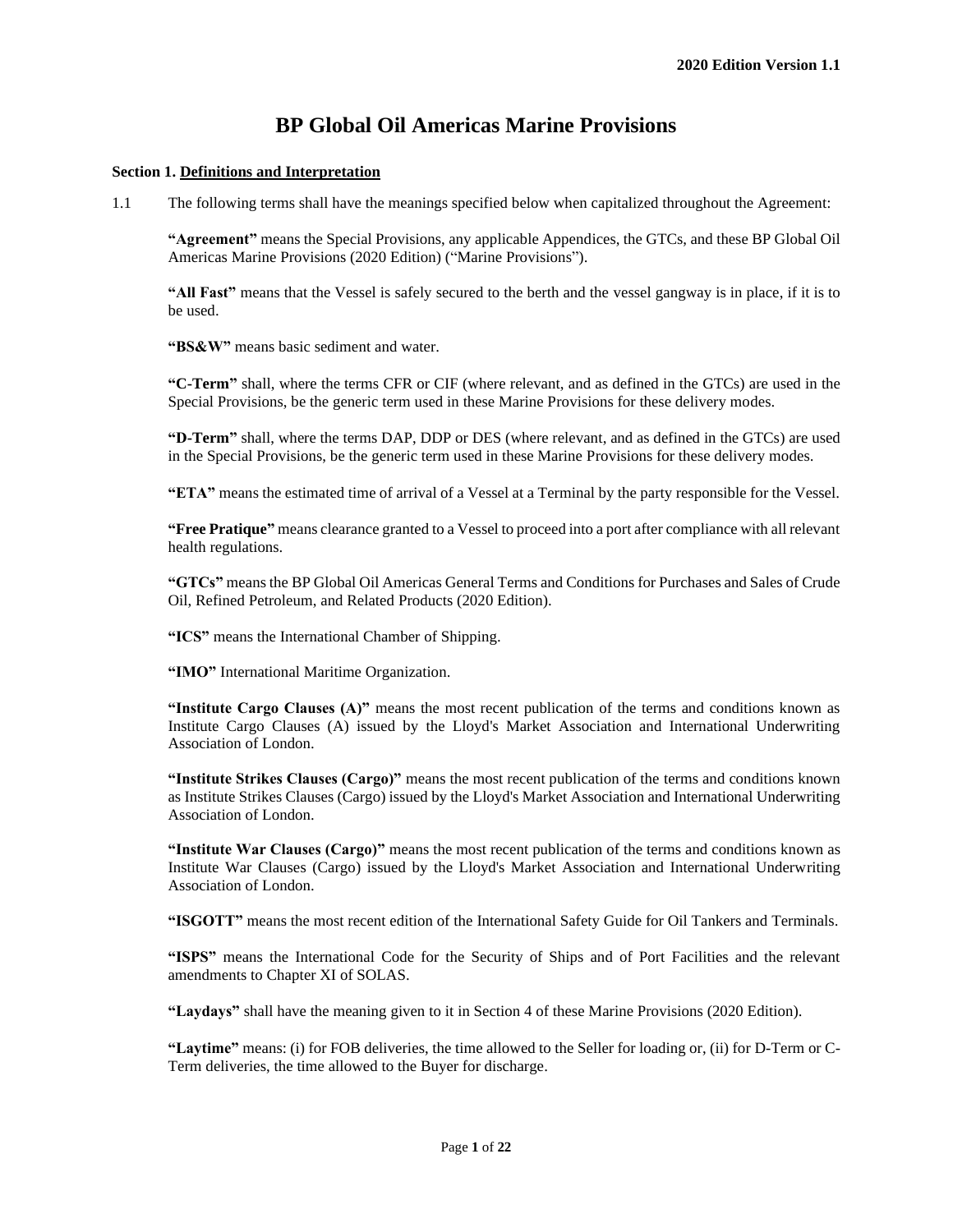**"Lightering"** means the use of lightering Vessels to discharge from or load cargo to a mother Vessel for further transportation.

**"MTSA"** means the US Maritime Transportation Security Act 2002.

**"Nomination"** means written notice of a proposed Vessel containing all the information required in Section 5.2 herein.

**"NSV"** means net standard volume.

**"OBQ"** means on board quantity.

**"OCIMF"** means Oil Companies International Marine Forum.

**"Q88"** means Intertanko's Standard Chartering Questionnaire 88.

**"ROB"** means remaining on board.

**"Terminal Party"** shall mean (i) in the case of D-Term or C-Term, the Buyer, or (ii) in the case of FOB, the Seller.

**"VEF"** means vessel experience factor calculated in accordance with standard industry practice.

**"Vessel Party"** shall mean (i) in the case of D-Term or C-Term, the Seller, or (ii) in the case of FOB, the Buyer.

All other capitalized terms used herein but not defined above or within a Section below shall have the meanings given to them in the GTCs. In the event of an inconsistency between the GTCs and these Marine Provisions, these provisions shall prevail for all Vessel deliveries.

#### **Section 2. Measurement and Sampling; Independent Inspection**

- 2.1 Performance of Measurement and Sampling Obligation
	- 2.1.1 The Parties shall jointly agree on an independent inspector to perform all Measurements. The Terminal Party shall arrange for access by such inspector to the load/discharge Terminal. All costs associated with a Measurement shall be shared equally between the Parties.
	- 2.1.2 Subject to Sections 2.1.3 and 2.1.4 below, and unless otherwise mutually agreed by the Parties in writing, Measurements shall be carried out in accordance with Approved Industry Practice. The Parties each agree to instruct the inspector to provide Inspector's Reports to both Parties. In the event the inspector fails to send the Inspector's Reports to both Parties, the Party receiving the report shall delivery a copy of the report to the other Party on its request.
	- 2.1.3 Quantity shall be measured using, in order of precedence:
		- (a) In the case of FOB or C-Term deliveries:
			- (i) proven or U.S. customs approved shore custody meters in the immediate vicinity of the Vessel; or if none;
			- (ii) shore tank measurements taken immediately before and immediately after loading from shore tanks that are static and which at all times have liquid level above or below the critical zone by a minimum of six (6) inches (except for gasoline or gasoline components stored in tanks at KMI Pasadena, Galena Park or Carteret Terminals, in which case the floating roofs shall be afloat above the critical zone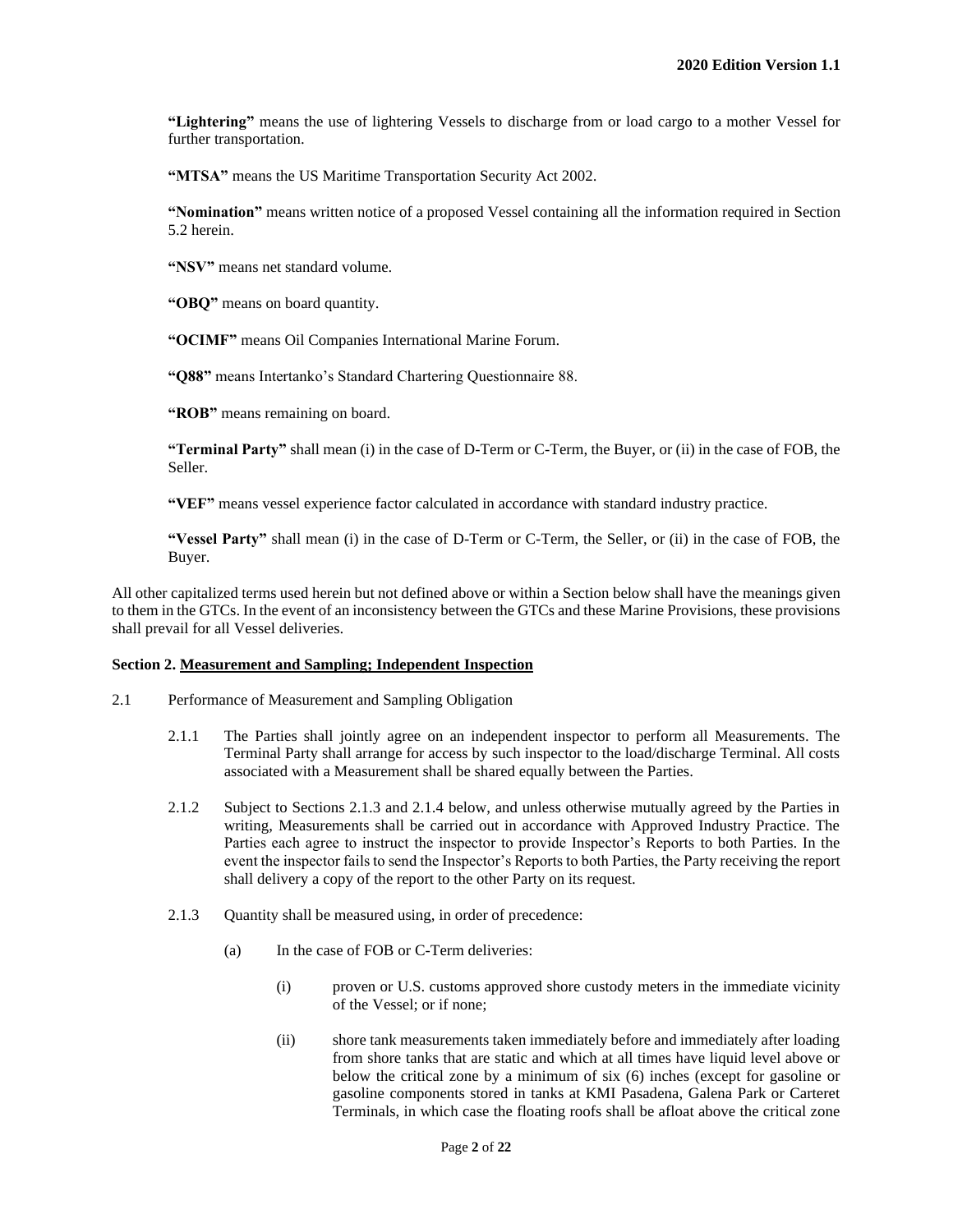by a minimum of two (2) inches) and minimum of one-eighth (1/8) inch above the datum plate; or failing that,

- (iii) the Vessel measurement for the NSV on board at the completion of loading, less any OBQ of the Goods present at the time loading commences, corrected by the Vessel's valid load VEF.
- (b) In the case of D-Term deliveries:
	- (i) proven or U.S. customs approved shore custody meters in the immediate vicinity of the Vessel; or if none;
	- (ii) shore tank measurements taken immediately before and immediately after discharging to shore tanks that are static and which at all times have liquid level above or below the critical zone by a minimum of six (6) inches (except for gasoline or gasoline components stored in tanks at KMI Pasadena, Galena Park or Carteret Terminals, in which case the floating roofs shall be afloat above the critical zone by a minimum of two (2) inches) and minimum of one-eighth (1/8) inch above the datum plate; or failing that,
	- (iii) the Vessel measurement for the NSV taken immediately before and immediately after delivery less any ROB adjusted by its valid discharge VEF, and if not available, valid load VEF.
- (c) If the difference between the quantity of the Goods loaded or discharged as ascertained in accordance with shore tank measurements and Vessel measurements is greater than zero point three percent (0.3%) then the Seller shall be entitled to apply the quantity as determined by Vessel measurements in accordance with Sections 2.1.3(a)(iii) or 2.1.3(b)(iii) (as applicable) of these Marine Provisions for the purposes of preparing the invoice but without prejudice to the rights of either party to make any claim pursuant to Section 3.2 of the GTCs.
- (d) In the event that the quantity is to be based on static shore tank measurements, or if proven meters are to be used but not located in the immediate vicinity of the Vessel, a full line displacement shall be made under the Inspector's supervision. If the shore and Vessel measured quantity differ more than (i) the tolerance agreed upon by the Parties, or if no agreement, (ii) the tolerance customarily accepted in the industry, a second line displacement shall be ordered to verify that the line is now in full condition following the prior line displacement. Each time a line displacement is performed and the shore line is proved to be "not full", the independent inspector shall include the "not full" quantity as measured to be applied to the overall move in the final report; otherwise, vessel figures with valid load/discharge VEF applied shall be used as determination of the loaded/discharged quantity.

If the performance of the initial line displacement or one of the subsequent line displacements needed to prove the shoreline is full is not permitted by the Terminal, then Vessel figures with valid load VEF applied shall be used as determination of the loaded/discharged quantity.

In case a Party's designated facility does not have the capability to perform a line displacement but has the capability to offer verifiable evidence of line fullness via one of the other API Chapter 17 methods, it is agreed that such alternate method shall be permitted in lieu of line displacement. For good order, it is requested that the alternative method requesting Party's scheduling personnel advise the other's scheduler and the independent inspector that this alternative method for determining line fullness will be used.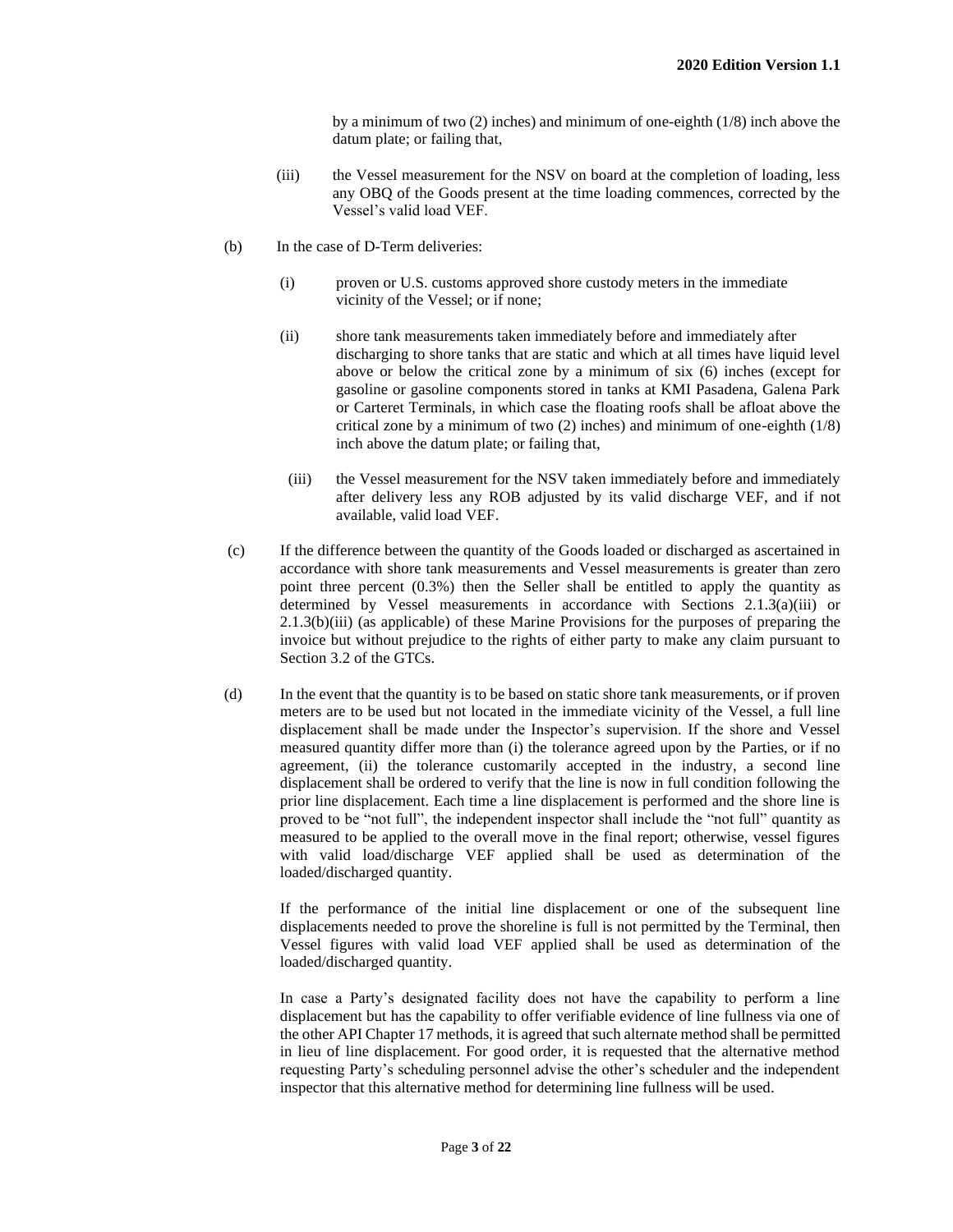- 2.1.4 Ouality shall be measured as follows:
	- (a) In the case of FOB or C-Term deliveries, quality shall be determined by (a) the Terminal Party's static shore tank or, if active, (b) inline sampling at the Vessel's manifold at the time of the loading of the Vessel at the load Terminal, or, if not available, then (c) by volumetrically correct composite sampling of the Vessel's tanks at the time of loading.
	- (b) In the case of D-Term deliveries by Vessel, quality shall be determined by (a) inline sampling at the Vessel's manifold at the time of the discharging of the Vessel at the discharge Terminal, or, if not available, then (b) by a weighted, volumetric composite of representative samples taken manually from the Vessel's tanks prior to discharge at the discharge Terminal, provided that, where the Buyer is to receive the Goods at more than one (1) Terminal, the samples taken from the Vessel's tanks prior to discharge at the first discharge Terminal shall apply to the Goods discharged at the second and subsequent discharge Terminals, unless Applicable Law requires a sample to be taken from the Vessel's tanks prior to discharge at each discharge Terminal.
- 2.1.5 The Vessel Party may at its own expense, upon prior reasonable notice to the Terminal Party, require the Terminal Party to use reasonable efforts to allow the Vessel Party's representative to witness any Measurements. However, any delay that results in demurrage due to the Vessel Party's representative presence shall be for the Vessel Party's account.
- 2.2 Inspector's Reports:

The Inspector's Reports shall be used to prepare invoices hereunder. For invoicing purposes, all volumes shall be net volumes with full deduction for all sediment and water, and free water content shall be made according to Approve Industry Practice and API Standards, and the quantity shall be adjusted to sixty (60) Fahrenheit (or fifteen point six (15.6) degrees Centigrade) using the appropriate table.

2.3 Blending, Dyeing and Addition of Additives:

Without prejudice to Section 3 of the GTCs and unless expressly stated to the contrary in the Special Provisions, when selling FOB or C-Term (and subject always to Section 9.1.5 of these Marine Provisions for C-Term deals), the Seller may: (a) blend Goods; (b) add or inject dye; and/or (c) add additives to the Goods on board the Vessel during and/or after loading but always prior to sailing (each, an "On-Board Operation"), provided always that any delay arising solely out of or in connection with such activity shall be for the Seller's account. In particular, where agreed in the Special Provisions that the specification for the Goods shall be the Vessel composite, the FOB Buyer shall confirm in its Nomination pursuant to Section 5 of these Marine Provisions that the Vessel is fully capable of blending evenly during loading operations. The Seller shall provide, at its own cost, a representative to supervise the On-Board Operation. The FOB Buyer or C-Term Seller, as the charterer of the Vessel, shall direct the Vessel to comply with the FOB Seller or C-Term Buyer's reasonable instructions for the On-Board Operations, and shall otherwise assist the Seller in ensuring the On-Board Operation is done properly. Quality shall be measured by sampling of the Vessel composite after completion of the On-Board Operation.

2.4 Part Cargo Delivered C-Term:

Where delivery is made as an un-segregated part cargo lot to the Buyer and a third party, the quantity determined in accordance with the foregoing shall be adjusted so that, following completion of discharge of the relevant part cargo lots, the Buyer and such third party shall each be allocated a percentage of the total loaded quantity equal to that percentage of the total quantity (determined at each discharge Terminal in the same manner as set out in Section 2.1 of these Marine Provisions) which was discharged at its discharge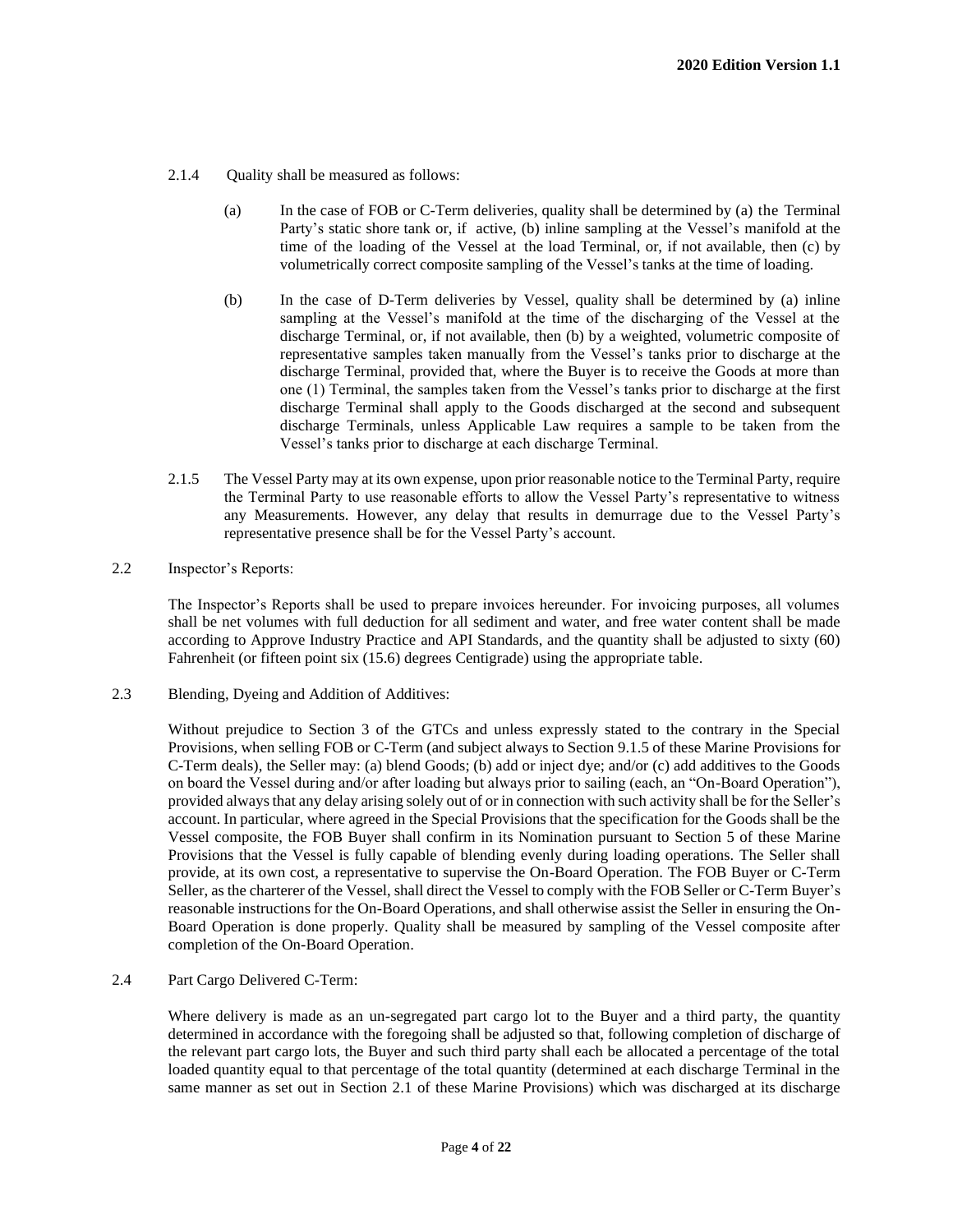Terminal. The costs of such independent inspection shall be shared equally between the parties for their respective discharge Terminals and the Inspector's Report shall be made available to all parties.

#### **Section 3. Title and Risk of Loss**

- 3.1 In the case of FOB and C-Term deliveries, title to and risk of loss or damage to any Goods delivered shall be transferred from the Seller to the Buyer as the Goods pass the Vessel's permanent manifold connection at the load terminal. For C-Term deliveries, such title and risk of loss transfer shall be notwithstanding the Seller's right to retain the Payment Documents referred in Section 11 of these Marine Provisions until payment.
- 3.2 For D-Term deliveries, title to and risk of loss or damage to any Goods delivered shall be transferred from the Seller to the Buyer as the Goods pass the Vessel's permanent manifold connection at the discharge Terminal.

#### **Section 4. Laydays and Indicative Discharge Dates**

- 4.1 In the case of FOB or D-Term, the "**Laydays**" are the day or range of days in which the Vessel Party's Vessel must tender NOR at the Terminal pursuant to Section 6.1.2 of these Marine Provisions. The Laydays shall be either specified in the Special Provisions or determined in accordance with the procedure specified in the Special Provisions.
- 4.2 In the case of C-Term, the Seller may expressly or by implication, whether in the Special Provisions or otherwise, provide the Buyer with a date or range of dates for the arrival of the Vessel at the discharge Terminal and/or its performance of discharge operations. The Seller shall provide any such dates in good faith and shall not assume any responsibility for the delivery of the Goods at the discharge Terminal, but unless otherwise expressly stated in writing as a definitive commitment to ensure delivery or arrange for delivery on the specified dates, they are estimates only, not binding commitments, and are also subject to any Force Majeure Event and Section 5.8.1 of these Marine Provisions.

#### **Section 5. Nominations of Vessels, Rejection, Substitution, etc.**

5.1 Full Cargo and Part Cargo

The Vessel Party may elect to deliver or take delivery (as the case may be) of the Goods as either a full cargo or part cargo, provided that, where there will be a part cargo delivery by more than one (1) Vessel or from more than one (1) Terminal, it shall be subject to the prior agreement of the Terminal Party and the Terminal operator.

- 5.2 Nomination of Vessels:
	- 5.2.1 The Vessel Party shall nominate in writing to the Terminal Party each Vessel that will load/discharge Goods pursuant to any transaction hereunder. Subject to Section 2.3 of these Marine Provisions, the Vessel Party's Nomination shall include:
		- (a) a completed and accurate Q88 or the information that would be required in a completed Q88;
		- (b) the grade and approximate quantity to be loaded/discharged;
		- (c) the ETA of the Vessel at the load/discharge Terminal;
		- (d) the destination of the Vessel prior to its arrival at the load/discharge Terminal;
		- (e) full written instructions regarding the particulars and destination of the bills of lading and such other customary load/discharge Terminal documentation which may be required;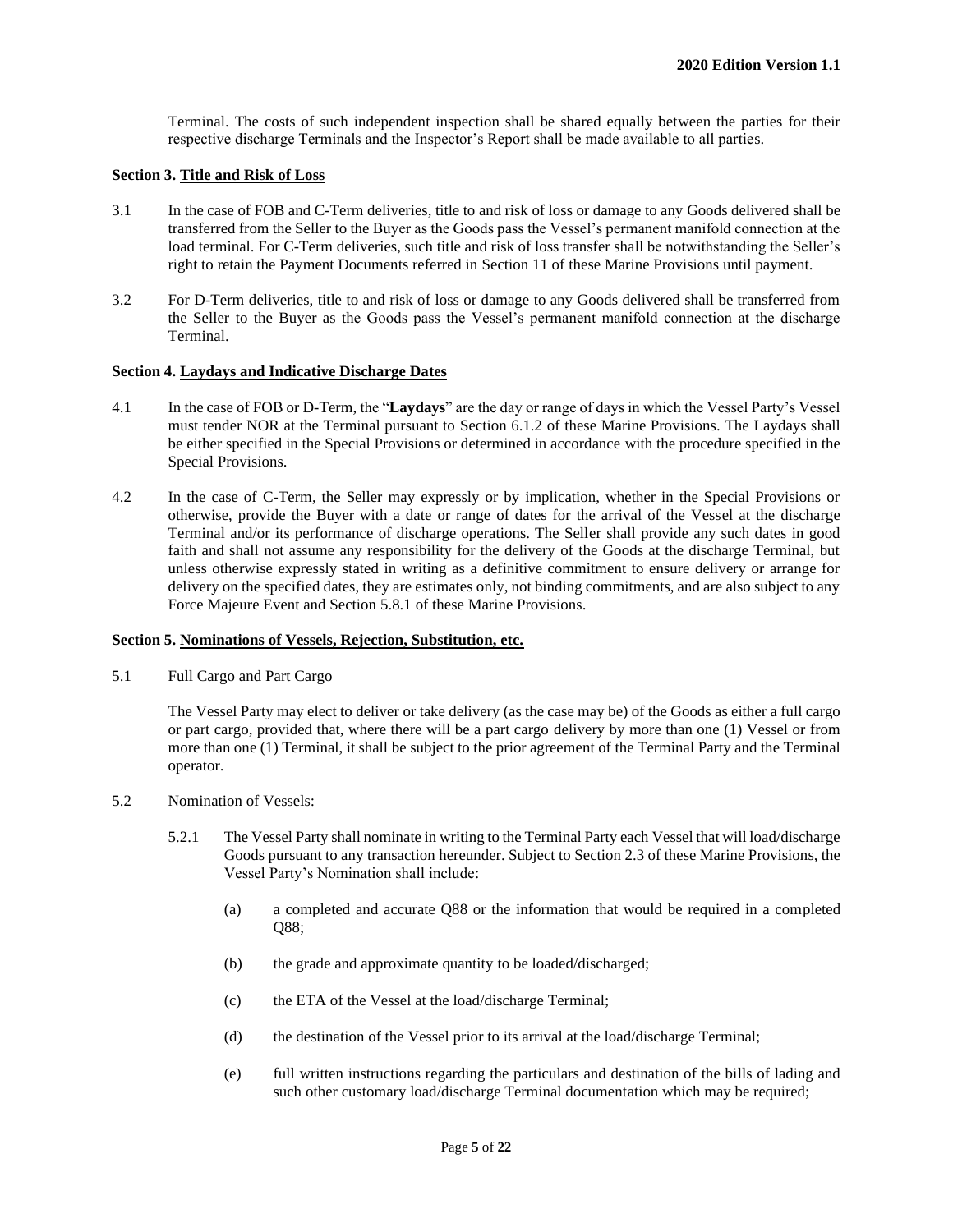- (f) full details of any cargo on board or to be loaded/discharged if part cargo;
- (g) confirmation that the Vessel complies with the applicable requirements of Section 10 of these Marine Provisions; and
- (h) for C-Term deliveries, in the case of any sales afloat, whereby the Goods have been or will be laden onboard (which shall include storage, and any intervening transshipment as well as by way of carriage) more than one Vessel, the name of each such Vessel, date built and flag.
- 5.2.2 In the case of FOB or D-Term deliveries, the Vessel Party shall deliver its Nomination to the Terminal Party no later than the fifth  $(5<sup>th</sup>)$  day prior to the first day of the Laydays. In the case of C-Term deliveries, the Vessel Party shall deliver its Nomination to the Terminal Party no later than the fifth  $(5<sup>th</sup>)$  day prior to the first day of the load window.

Notwithstanding the foregoing, if the Terminal Party receives the Vessel Party's Nomination after such fifth  $(5<sup>th</sup>)$  day and the Terminal Party accepts such Nomination pursuant to Section 5.4 of these Marine Provisions, such Nomination shall be deemed effective. In the event the Agreement is entered into five (5) or fewer days prior to the first day of the Laydays, the Vessel Party's Nomination must be received by the Terminal Party no fewer than two (2) days prior to the first day of the Laydays or as soon as practically possible.

#### 5.3 Vessel Substitution:

The Vessel Party may nominate a substitute Vessel for any Vessel previously nominated pursuant to Section 5.2 of these Marine Provisions and must nominate a substitute Vessel for any Vessel rejected by the Terminal Party pursuant to Section 5.4 of these Marine Provisions. With respect to any such substitution:

- 5.3.1 the size of the substitute Vessel and the quantity of Goods to be loaded shall not, without the Terminal Party's prior written consent, materially differ from the size of the Vessel previously nominated and the quantity of Goods specified in such prior Nomination;
- 5.3.2 the Laydays which would have applied in respect of the Vessel Party's originally nominated Vessel shall apply to the substitute Vessel; and
- 5.3.3 the Vessel Party shall provide the Terminal Party with written notice of the substitution containing all information pursuant to Section 5.2 of these Marine Provisions by the earlier of: (a) one (1) Business Day following the Buyer's fixing of such Vessel "sub-details"; or (b) the ETA of the substitute Vessel.
- 5.4 Acceptance or Rejection of Vessels and Consequences of Rejection:
	- 5.4.1 The Terminal Party shall deliver written notice to the Vessel Party accepting or rejecting any Vessel nominated by the Vessel Party within one (1) Business Day of the Terminal Party's receipt of the Vessel Party's Nomination.

In the event of D-Term deliveries, the Terminal Party shall also notify the Vessel Party of the final discharge Terminal, if not already specified in the Special Provisions. The Vessel Party must accept or reject the final discharge Terminal within one (1) Business Day after receiving the Terminal Party's notice, such acceptance not to be unreasonably withheld. No change to the final discharge Terminal so nominated or specified shall be made without the Vessel Party's prior written acceptance which shall not be unreasonably withheld and subject always to the provisions of Sections 5.8.1 and 5.8.2 of these Marine Provisions. If the Special Provisions provide a range within which a discharge Terminal or ports may be nominated by the Terminal Party, the Vessel Party's acceptance of each discharge Terminal or port shall be required in writing within one (1) Business Day after any valid nomination, such acceptance not to be unreasonably withheld.

All costs (including demurrage) arising out of any failure by the Terminal Party to comply with this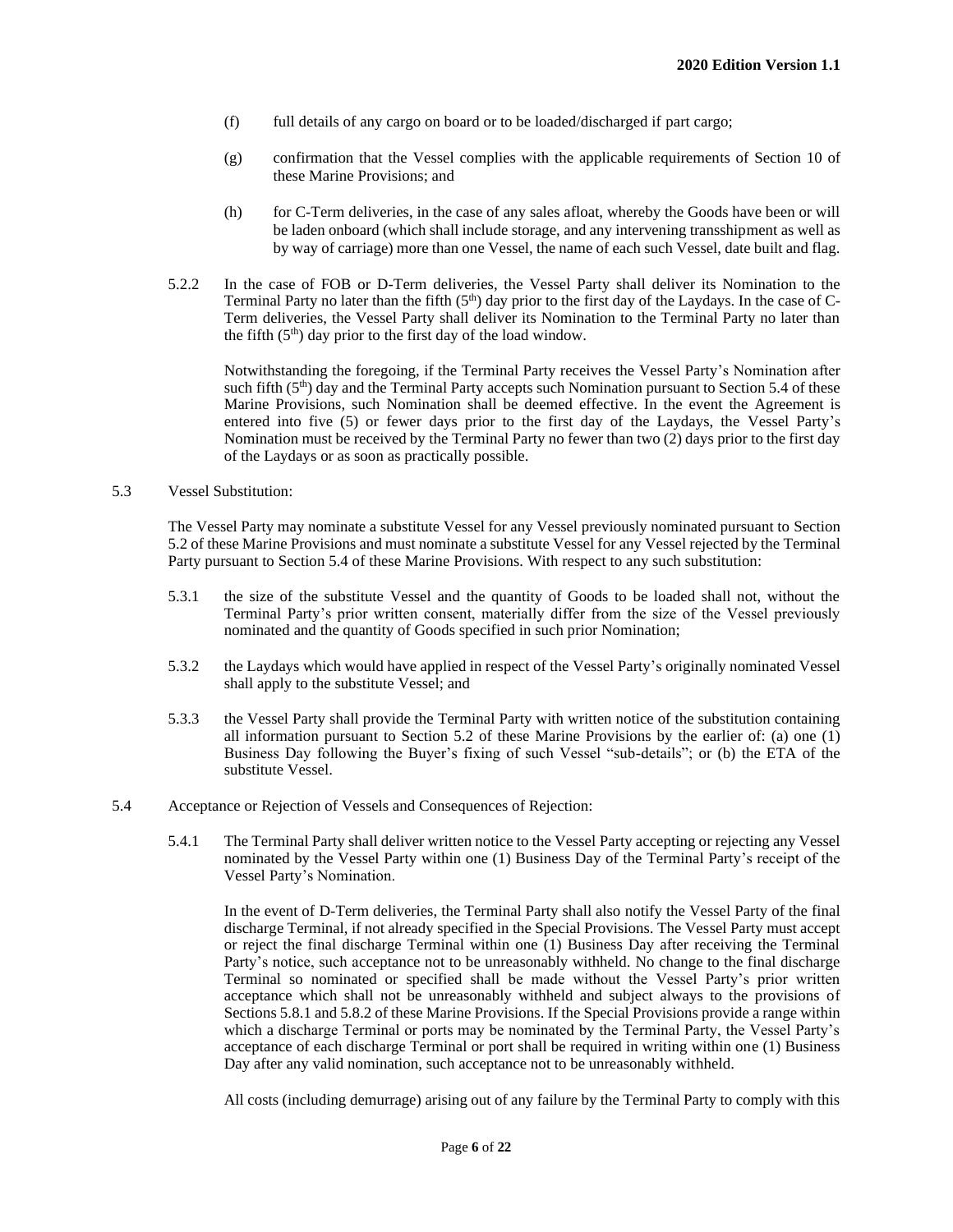Section shall be for the Terminal Party's account.

- 5.4.2 Notwithstanding anything to the contrary, the Terminal Party shall have the right:
	- (a) to reject, on any reasonable ground, any Nomination made by the Vessel Party, including where the Terminal Party determines that the Vessel is unacceptable under the Terminal Party's documented vessel assurance requirements;
	- (b) to refuse, on any reasonable ground, to load or accept for discharge any Vessel named in a Nomination;
	- (c) to reject a Vessel, notwithstanding any prior acceptance of such Vessel (whether named in the Special Provisions or nominated or substituted pursuant to Sections 5.2 or 5.3 of these Marine Provisions), if, at any time after such prior acceptance, more recent information becomes available to the Terminal Party that reasonably indicates that the Vessel and/or its crew is unsafe for the performance of the voyage in question.
- 5.4.3 In the event a rejection, delay, or other restriction of the Vessel occurs as a direct result of the application of any Applicable Law, the requirements of this Section 5, or the applicable requirements of Section 10 of these Marine Provisions:
	- (a) the Terminal Party shall not be liable for the consequences of such rejection, delay or restriction, and any time consumed as a result thereof shall not count as used Laytime or, if the Vessel is on demurrage, as time on demurrage;
	- (b) the Terminal Party shall be liable for any direct costs or damages incurred by the Vessel Party: (i) arising out of any such rejection, delay or restriction; and/or (ii) resulting from any delays in loading/discharging the Goods hereunder due to the failure by the Terminal Party to comply with the requirements of this Section 5 in a timely manner; and
	- (c) the Vessel Party's obligations under the Agreement to nominate a suitable Vessel in accordance with Section 5.2 of these Marine Provisions and to ensure that it tenders NOR at the load/discharge Terminal in accordance with Section 6.1.2 of these Marine Provisions shall be unaffected.

#### 5.5 Vessel Requirements:

- 5.5.1 The Vessel shall comply with:
	- (a) Applicable Law; and
	- (b) the applicable requirements set out in Section 10 of these Marine Provisions.
- 5.5.2 The Terminal Party shall provide all information regarding restrictions at the Terminal and such other Terminal regulations or requirements that are readily available to it, upon the Vessel Party's request.
- 5.6 Changes in Procedures:

Without prejudice to the Vessel Party's rights and obligations as set out in Section 6.2 of these Marine Provisions, and upon prior written notice from the Terminal Party to the Vessel Party, the Terminal Party may modify terms agreed to between the Parties pursuant to this Section 5 to take account of changes in the Nomination and/or other procedures applicable from time to time at the Terminal.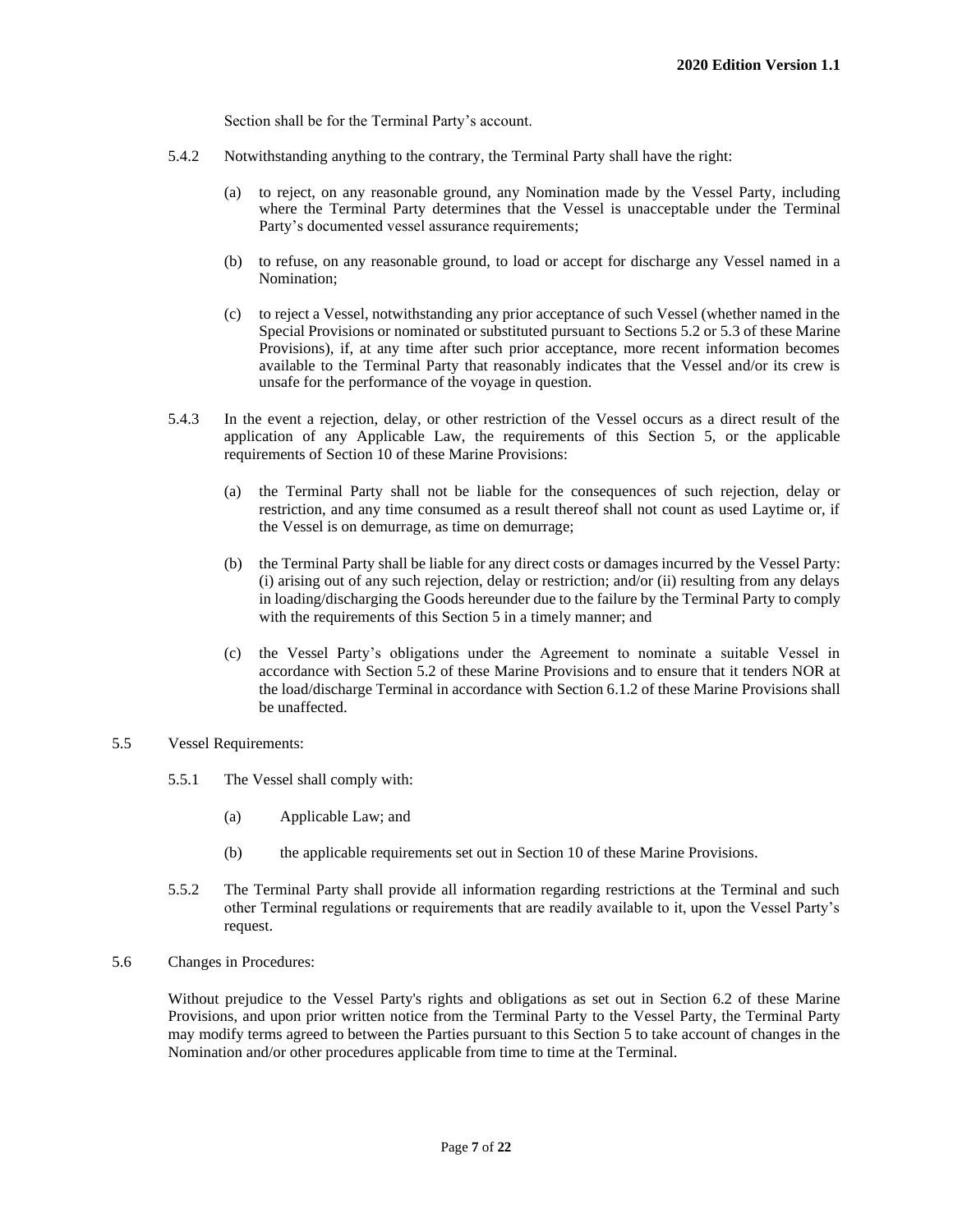#### 5.7 Prompt Delivery:

If the date of the Agreement is later than any of the dates for notifications, Nominations, procedures and/or any other obligations specified in the Special Provisions or these Marine Provisions, then both Parties shall use best efforts to complete, within two (2) Business Days of the date of the Agreement, any outstanding time limited requirements, notifications, Nominations, procedures and/or any other obligations which would have preceded the date of the Agreement.

- 5.8 Discharge Terminal/Alternative Discharge Terminal:
	- 5.8.1 The Vessel Party reserves the right to refuse at any time:
		- (a) to direct any Vessel to undertake or to complete the voyage to the discharge Terminal or to transit, proceed to, or remain in, areas where this would mean the Vessel concerned would breach any International Navigating Limits (as set by the Institute of Chartered Underwriters, London), similar insurance restrictions or contractual warranties or, in the Vessel master's opinion, risk the safety of the Vessel, its cargo or crew or to risk ice damage;
		- (b) to transit, or proceed to, or remain in, areas where there is a war (de facto or de jure) or there thereof; or
		- (c) to undertake any activity in furtherance of the voyage which in the opinion of the Vessel's master could place the Vessel, its cargo or crew at risk.

Following the Vessel Party's notice to the Terminal Party of its refusal to direct a Vessel to undertake or to complete the voyage as referred in this Section 5.8, the Terminal Party shall nominate an alternative Terminal reasonably acceptable to the Vessel Party. In this event, any extra freight, expenses, demurrage and dues incurred as a result of such change and damages payable to the Vessel owner as a result, shall be paid for by the Terminal Party. Where the Terminal Party fails to nominate an alternative discharge Terminal reasonably acceptable to the Vessel Party, the Terminal Party shall cover all additional costs incurred by the Vessel Party as a result of the Vessel not being able to complete the voyage as intended.

- 5.8.2 In the case of D-Term or C-Term deliveries, unless otherwise negotiated by the Parties, where the Terminal Party exercises any discharge Terminal options in accordance with the Special Provisions that are available to the Vessel Party under the terms of the relevant charterparty:
	- (a) The price stated in the Special Provisions shall be adjusted by the freight differential calculated in accordance with such charterparty terms or, if the Vessel has not been voyage chartered, such rate as shall be mutually agreed between the Parties in respect of such discharge Terminal. Any delays arising out of the failure of the Parties to agree shall be for the Terminal Party's account.
	- (b) The Terminal Party shall be liable for any reasonable additional costs incurred by the Vessel Party, including but not limited to, deviation costs and costs in respect of any additional bunker consumption.
- 5.9 Loaded Details for C-Term deliveries:

As soon as possible after loading has been completed, the Seller shall notify the Buyer of the actual quantity loaded and, if requested by the Buyer, the latest ETA of the Vessel at the discharge Terminal.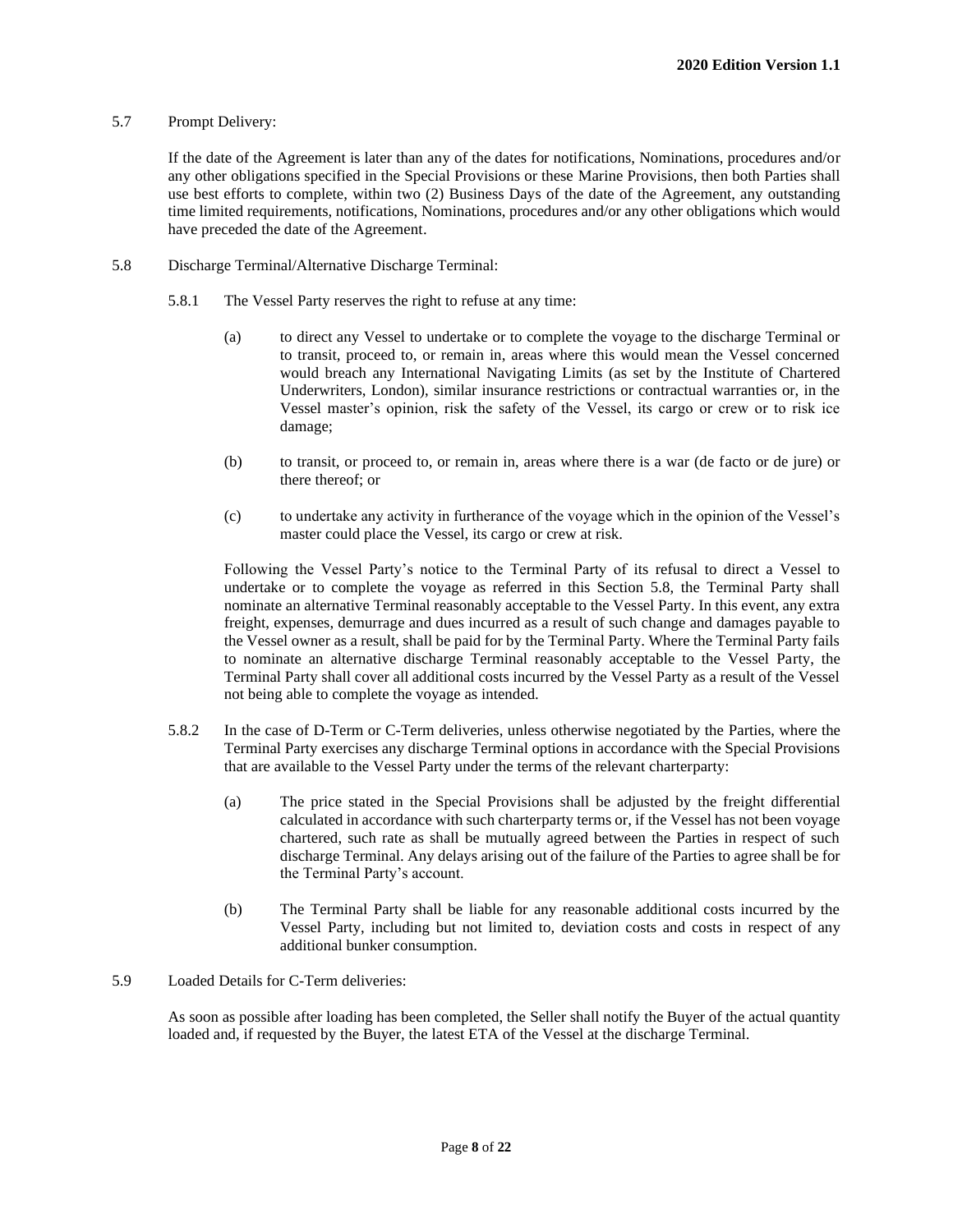#### **Section 6. Arrival of Vessel, Berth, etc.**

- 6.1 Arrival of Vessel:
	- 6.1.1 The Vessel Party shall notify the Terminal Party and the Terminal of the Vessel's ETA on request of the Terminal Party, and otherwise in accordance with the standard reporting procedure applicable from time to time at the Terminal. If the Vessel Party fails, for any reason, to give at least twentyfour (24) hours' prior notice of arrival at the Terminal, the time allowed to the Terminal Party for load or discharge shall be extended by a period equal to the delay in giving such twenty-four (24) hours' notice, but in any case, not exceeding an additional twenty-four (24) hours.
	- 6.1.2 In the case of FOB or D-Term deliveries, the Vessel Party shall ensure that NOR has been tendered by no later than 2400 hours (local time) on the last day of the Laydays. If the Vessel Party fails to tender NOR by such time, the Terminal Party shall be entitled to recover from the Vessel Party any damages available to the Terminal Party under the Agreement or at law as a result of such failure and, in addition to such damages, where:
		- (a) subject to Section 6.1.2 (b) of these Marine Provisions, NOR has not been tendered within five (5) days of the last day of the Laydays, the Terminal Party shall be entitled to terminate this Agreement upon notice to the Vessel Party; or
		- (b) the Goods are crude oil and NOR has not been tendered within ten (10) days of the last day of the Laydays, the Terminal Party shall be entitled to terminate this Agreement immediately upon written notice to the Vessel Party.
	- 6.1.3 After receipt of NOR, and subject to the requirements and procedures of the Terminal, both Parties shall perform their obligations to commence and complete loading or discharge in a commercially reasonable manner.
- 6.2 Vessel Berths:
	- 6.2.1 Subject to compliance by the Vessel Party and its nominated Vessel with all other requirements of the Terminal at the time in question, the Terminal Party shall use due diligence to provide a safe berth, free of wharfage for a normal cargo transfer.
	- 6.2.2 The Terminal Party shall at all material times and at no expense to the Vessel Party cause to be provided and maintained, in good working order, all necessary flexible hoses, connections, pipelines and tankage facilities necessary for the loading or discharge of the Vessel Party's Vessel.
	- 6.2.3 In the case of FOB deliveries, the Terminal Party shall not be deemed to warrant the safety of any channel, fairway, anchorage, or other waterway used in approaching or departing from the berth and shall not be liable for:
		- (a) any loss, damage, injury, or delay to the Vessel resulting from the use of such waterways; or
		- (b) any damage to the Vessel caused by other vessels passing in the waterway either while in transit or while at the berth.

If, while the Vessel nominated by the Vessel Party is approaching, entering or departing from or is present in the berth, the length, draft or other dimensions of such Vessel shall exceed the length, draft or other dimensions so ascertained for the berth in question for whatever reason, the Terminal Party shall not be liable for any loss or damage caused as a result thereof and the Terminal Party shall not be obligated to commence or continue loading.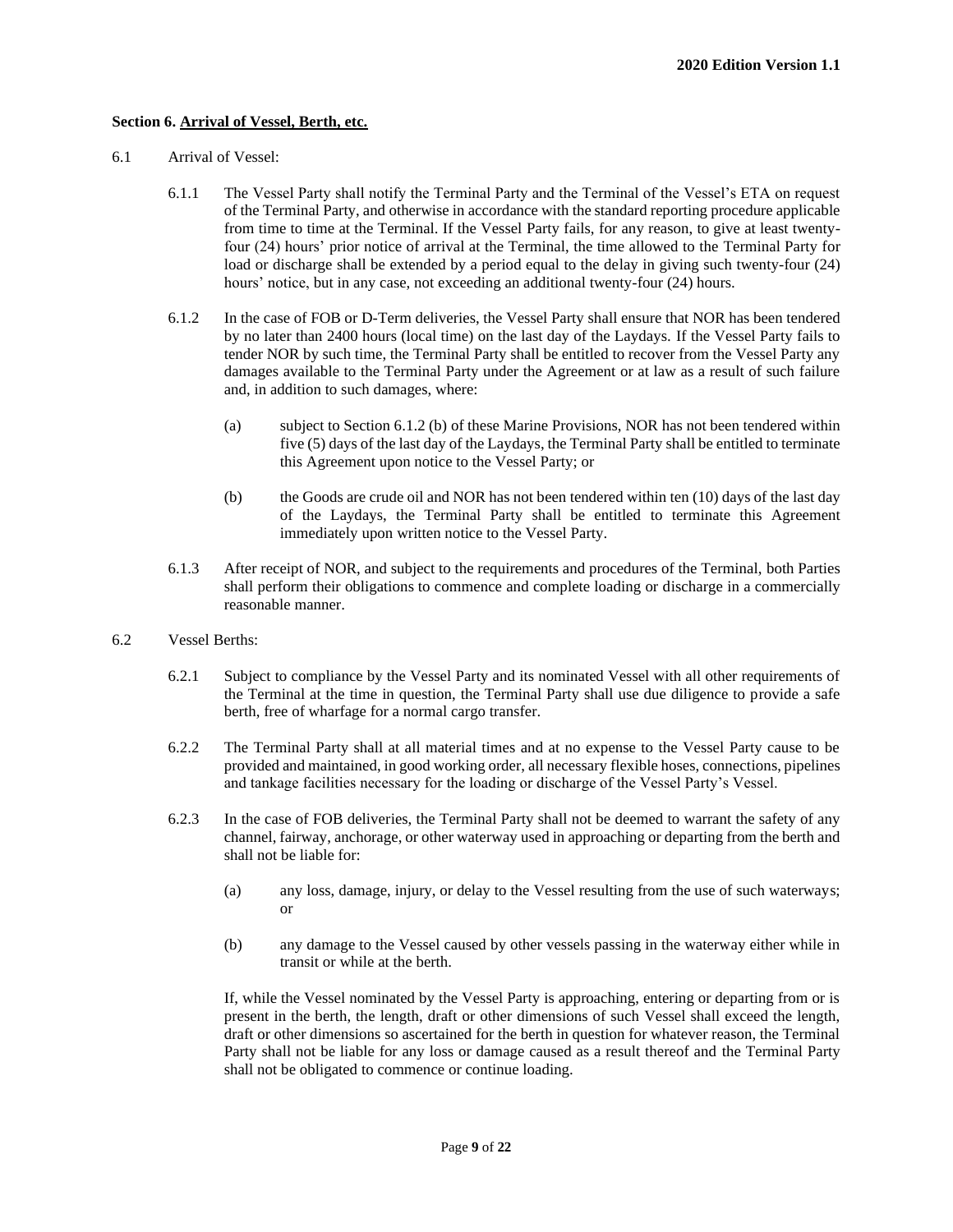- 6.2.4 In the case of D-Term or C-Term deliveries, notwithstanding the Terminal Party's obligations under Sections 6.2.1 and 6.2.2 of these Marine Provisions, where the Terminal Party has purchased the Goods on board a named Vessel, the Vessel Party represents to the Terminal Party and warrants that the named Vessel can safely berth and discharge the contractual quantity of Goods at the Terminal regardless of whether the contractual quantity is a full cargo or part cargo and irrespective of the port scheduling the Vessel. Failure to comply with this term shall entitle the Terminal Party to refuse to berth the named Vessel. Any costs, including demurrage, incurred by the Vessel Party in providing a substitute Vessel, or any Lightering and/or transshipping the Goods at the Terminal (which shall be done in accordance with Section 6.4 of these Marine Provisions), shall be for the Vessel Party's account.
- 6.2.5 Vacation of berth for FOB deliveries:
	- (a) The Vessel Party shall ensure that the Vessel vacates the berth as soon as loading hoses have been disconnected, provided that such Vessel's departure is not delayed awaiting production of load Terminal documents, unless such documents can be delivered to the Vessel at a suitable anchorage or an early departure procedure can be applied.
	- (b) If the Vessel fails to vacate the berth, other than reasons attributable to the Terminal Party, its supplier or the Terminal operator:
		- (i) any loss or damage suffered by the Terminal Party, its supplier or receiver, as applicable, or the Terminal operator resulting from such failure shall be paid by the Vessel Party to the Terminal Party; and
		- (ii) any excess berth utilization charge imposed on the Terminal Party in respect of the Vessel Party's Vessel at the Terminal in accordance with either Applicable Law or a contractually agreed or other established scale, shall be for the account of the Vessel Party who shall reimburse and indemnify the Terminal Party for such charges.
- 6.3 Vessel Shifting:

The Terminal Party shall have the right to request the Vessel to shift from one berth to another. All costs, including damages for delay, shall be paid by and the sole responsibility of the Vessel Party if such shifting is due to reasons within the Vessel Party's control and/or the Vessel's fault and otherwise shall be paid by and the sole responsibility of the Terminal Party. If the Vessel's master determines that a stand-by-tug is required for assistance, and tug assistance is not required by the Terminal, all resulting delays or charges for tug assistance shall be for the Vessel Party's account.

- 6.4 Lightering, Vessel-to-Vessel and Transshipment Transfer Operations:
	- 6.4.1 Either Party may, upon prior written notice to the other Party, request that the Vessel nominated pursuant to Section 5 of these Marine Provisions be loaded or discharged by Lightering, Vessel-to-Vessel, or transshipment transfer operations, provided always that the requesting Party shall be responsible for the risk thereof and shall pay and indemnify the other Party for any costs, damage and liabilities resulting from such operations (together with any additional expenses reasonably incurred by the non-requesting Party in respect thereof). The non-requesting Party may reject any Vessel proposed by the requesting Party to perform these operations on any basis as may be set out in Section 5.4.2 of these Marine Provisions which shall be equally applicable to this Section 6.4.1, save that references in that Section 5.4.2 of these Marine Provisions to "Vessel Party" shall refer to "requesting Party", "Terminal Party" shall refer to "non-requesting Party" and "Nomination" shall refer to a request for Lightering, Vessel-to-Vessel, or transshipment transfer operations.
	- 6.4.2 Any Lightering, Vessel-to-Vessel transfer operations, or transshipment shall be carried out in accordance with the procedures set out in the ICS/OCIMF ship-to-ship transfer guide and MARPOL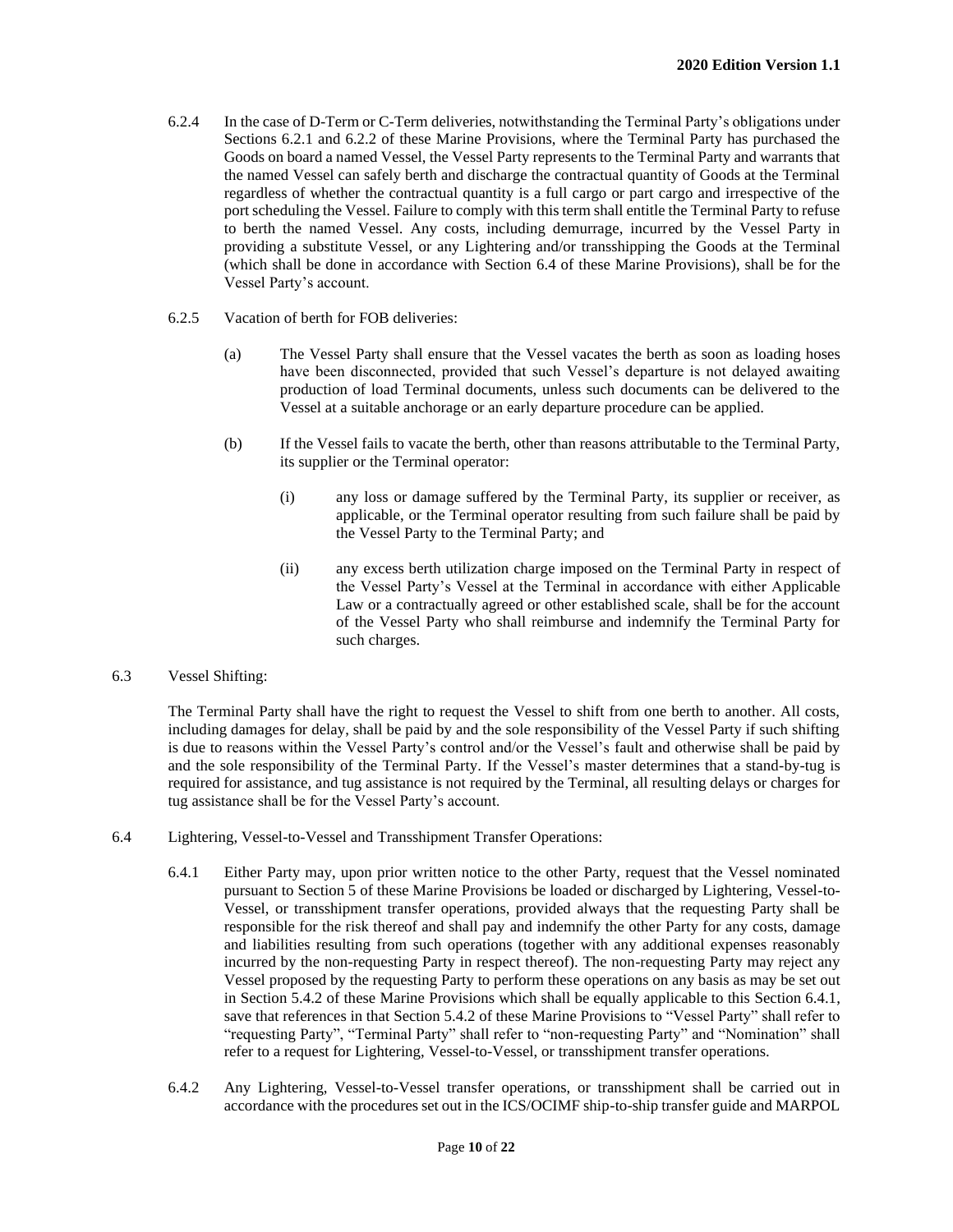Annex I as amended by Resolution MEPC.186 (59), Chapter 8: Prevention of Pollution during Transfer of Oil Cargo between Oil Tankers at Sea, Regulations 40, 41, 42 for the transfer of Crude Oil and Petroleum Products or any modifications thereto. Any Lightering, Vessel-to-Vessel, or transshipment transfer operations, whether at sea or inside the load/discharge Terminal limits, shall always be performed at a location considered safe and acceptable to both the owner of the Vessel nominated pursuant to Section 5 of these Marine Provisions and the non- requesting Party, and the requesting Party must notify the place of Lightering, Vessel-to-Vessel or transshipment transfer operation to the Vessel nominated pursuant to Section 5 and the non-requesting Party when NOR is tendered. The place of Lightering, Vessel-to-Vessel or transshipment transfer operation so notified shall be deemed to be the berth for purposes of both this Section 6 and Section 7 of these Marine Provisions, and all references therein to the berth shall be construed according.

- 6.4.3 To the extent the Terminal Party elects to discharge the Vessel by Lightering, Vessel-to-Vessel or transshipment transfer operations pursuant to this Section 6.4, all time used for any such operations, weather and/or sea conditions permitting or not (excluding any time consumed for the purposes set out in Section 7.4 of these Marine Provisions), and any additional steaming and/or waiting time used solely for the purposes of any such operations shall be for the Terminal Party's account. Lightering Laytime shall end when the Vessels have separated and the fenders have been removed.
- 6.4.4 In relation to any dispute as to quantity when Lightering, Vessel-to-Vessel or transshipment operations have been undertaken, the figures of the Vessel nominated pursuant to Section 5 of these Marine Provisions shall prevail.
- 6.4.5 Notwithstanding any language in the GTCs incorporated into this Agreement, any language limiting liability shall not be applicable to this Section 6.
- 6.5 Fees and Other Charges at the Terminal:
	- 6.5.1 The Vessel Party shall be liable for all dockage and service fees on the Vessel incurred at the Terminal, including those for mooring, tugs, pilots, port costs (including fleeting and quay), fresh water, steam, and oily slops receipts, but excluding, for the avoidance of doubt, any taxes, imposts and dues on the Vessel at the Terminal which are more fully referred to in, and recoverable under, tax section in the GTCs.

However, if dockage or other service fees are specified by Worldscale as being reimbursable by the charterer to the Vessel owner, then such costs shall be for the Terminal Party's account.

6.5.2 Any claims by a Party for reimbursement hereof by the other Party must be made by written notice delivered to the Vessel Party within one hundred and eighty (180) days of the date of discharge and shall be accompanied supporting documentation and reasonable details of the facts on which the claim is based. Any claim submitted after the relevant notice period is deemed waived.

#### **Section 7. Delays, Time Allowed and Demurrage**

7.1 Delays and Demurrage:

If the shipment is not loaded/discharged within the time allowed in accordance with Section 7.2 of these Marine Provisions, the Terminal Party shall pay to the Vessel Party demurrage, in the same currency as is prescribed for payment of the Goods delivered under the Agreement, in respect of the excess time at the appropriate rate per day (or pro rata for part of a day) as specified in this Section, subject to Sections 5.4.3, 7.2, 7.3, 7.4 and the following conditions:

7.1.1 The Terminal Party shall pay demurrage at the rate specified below for each running hour and pro rata for each part of an hour, for all time that running Laytime (as calculated pursuant to Section 7.3 of these Marine Provisions) exceeds the allowed Laytime. Should the Vessel be loaded/discharged for the account of two (2) or more parties at a single Terminal, the Terminal Party shall be liable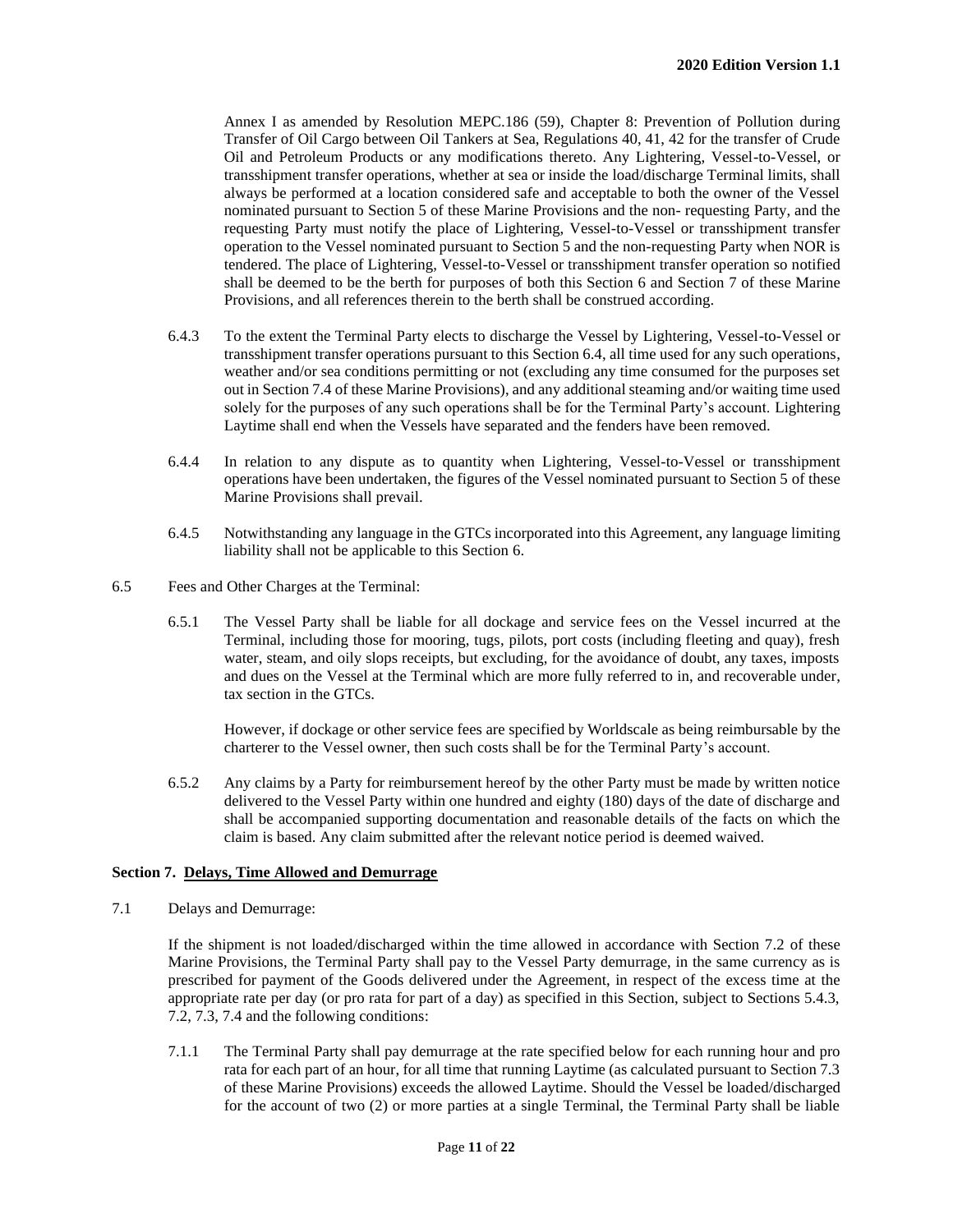only for its pro rata share of demurrage incurred at the Terminal based on the part cargo loaded or discharged for the Terminal Party's account at a Terminal as a percentage of total gross volume of cargo loaded or discharged at that Terminal. However, if the supporting documentation such as bill of lading, time sheets, or inspections reports allows the parties to identify each and every counterparty's parcel, the Terminal Party shall not be liable for any portion of Laytime used, or any demurrage incurred, solely attributable to the other party. Conversely, any used Laytime from commencement of loading/discharge to completion of loading/discharge solely attributable to the Terminal Party, the used Laytime, or any demurrage incurred, shall be charged to the Terminal Party exclusively. It is understood that used Laytime is continuous from start to end. All used Laytime not specifically attributable to one (1) Party is to be prorated to each counterparty. Furthermore, any time used prior to the commencement of loading/discharge or after completion of loading/discharge that can be clearly determined to be the fault of a specific party shall be for the account of the responsible party.

- 7.1.2 The demurrage rate shall be, in order of precedence:
	- (a) the rate, if any, specified in the Special Provisions;
	- (b) the demurrage rate or overtime rate, if applicable, specified in the voyage charterparty; or if neither (a) nor (b) apply, then
		- (i) for Inland Barges, the daily hire rate of the Inland Barge on the date the Laytime commences;
		- (ii) for Tanker or Ocean-Going Barge, the market rate current on the date the Laytime commences for a Vessel of the size and type appropriate to the Vessel's cargo for a single voyage charter from the load Terminal to the Buyer's discharge Terminal. In determining the market rate:
			- (1) each Party shall refer to an independent broker;
			- (2) each independent broker shall give a written opinion about the spot market level on the day such Vessel berthed, and the rate used shall be based on the arithmetic mean of the two (2) levels, provided the two (2) levels do not differ by more than twenty (20) percent;
			- (3) in the event the two (2) levels specified by the independent brokers differ by more than twenty (20) percent, each Party shall refer the matter to another broker who shall each give a written opinion on the spot market level, using a rate based on the arithmetic mean of the two (2) new levels, provided these levels do not differ more than twenty (20) percent; and
			- (4) in the event the levels in (3) differ more than twenty (20) percent, the arithmetic mean of the middle two (2) of the four (4) specified shall be used.
- 7.1.3 Any demurrage claim must be delivered in writing (a) by the Vessel Party to the Terminal Party within ninety (90) days of the date of disconnection of hoses, and (b) must include a statement of claim setting out the demurrage calculation and all supporting documentation substantiating each constituent part of the calculation in respect of the demurrage claim. For transactions conducted by Inland Barges, the time of NOR is deemed to be the time NOR tender is noted in the Vessel's statement of facts and/or time logs, and a signed and stamped NOR shall not be required for the review or issuance of demurrage claims. In the event the Vessel Party fails to comply with the requirements (a) and (b) above with respect to any demurrage claim, such claim shall be deemed to be waived and the Terminal Party shall be discharged and released from all liability in respect of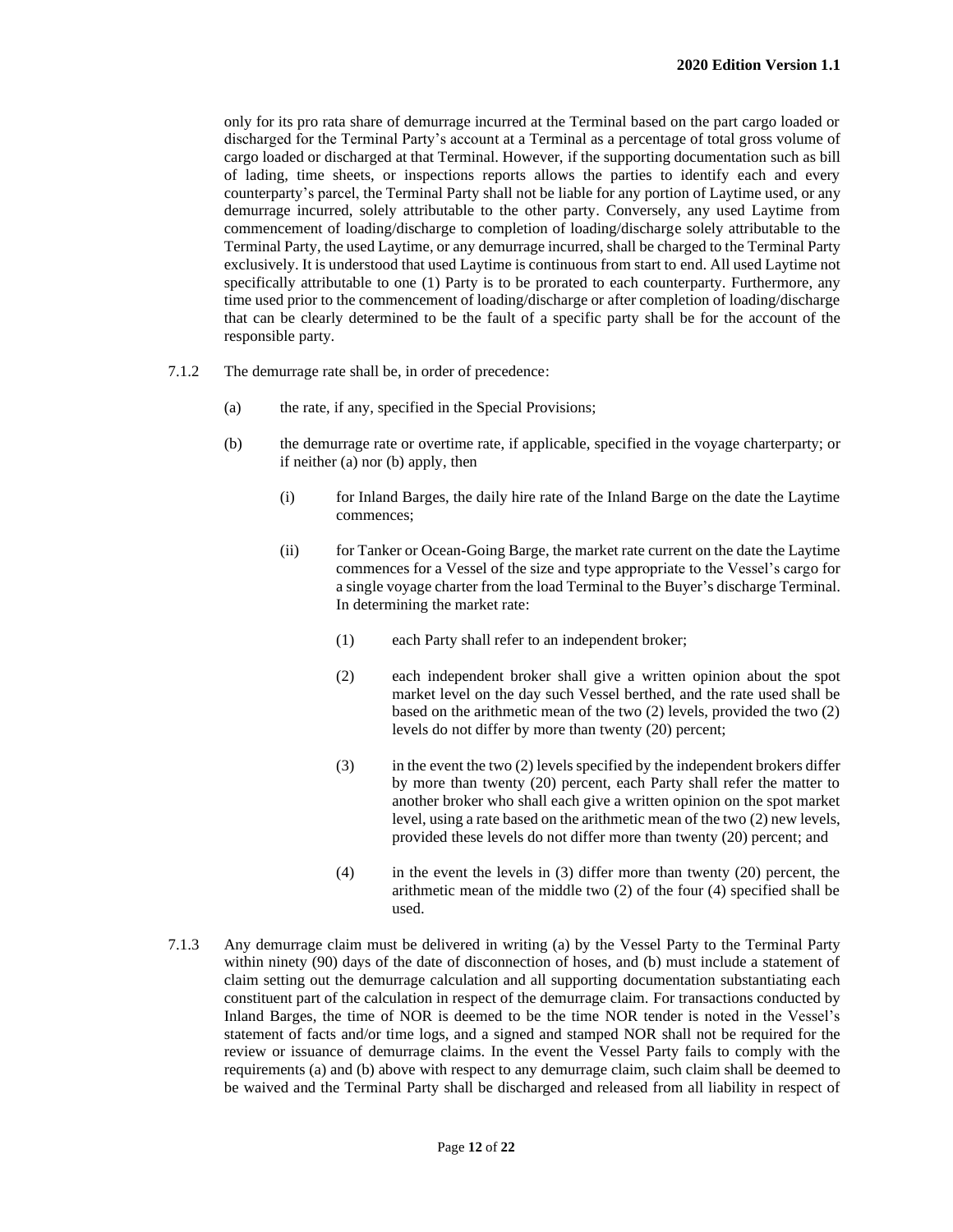any demurrage claims which the Vessel Party may have against the Terminal Party under this Section with respect to such occurrence.

- 7.2 Allowed Laytime:
	- 7.2.1 Laytime shall be:
		- (a) In the case of a Tanker:
			- (i) thirty-six (36) running hours for full cargo;
			- (ii) in the event of a partial loading/discharging of the Goods under the Agreement, thirty-six (36) hours allocated pro rata by dividing the actual quantity of the Goods delivered to the Buyer by the Tanker's full cargo volume for the voyage as determined either: (1) by the bills of lading for such voyage or, if not available; (2) the total NSV loaded/discharged, provided that, in either cases, Laytime shall never be less than twelve (12) hours; and
			- (iii) if for any reason, other than safety, the Tanker is required to discharge the Goods separately, the Party requiring separate discharge shall be responsible for Laytime, or demurrage, if on demurrage.
		- (b) In the case of Ocean-Going Barge, where the total cargo volume is:
			- (i) 24,999 barrels or fewer: twelve (12) hours;
			- (ii) between 25,000 to and including 49,999 barrels: fourteen (14) hours;
			- (iii) between 50,000 to and including 74,999 barrels: sixteen (16) hours;
			- (iv) between 75,000 to and including 99,999 barrels: eighteen (18) hours;
			- (v) between 100,000 to and including 124,999 barrels: twenty (20) hours;
			- (vi) between 125,000 to and including 149,999 barrels: twenty-two (22) hours;
			- (vii) 150,000 barrels or greater: twenty-four (24) hours; and
			- (viii) in the event an Ocean-Going Barge is loaded/discharged for the account of two (2) or more parties at the same berth, the Laytime allowed shall be based on this subsection (b) and allocated pro rata by dividing the actual quantity of the Goods delivered to the Buyer by the Ocean-Going Barge's full cargo volume for the voyage as determined either: (1) by the bills of lading for such voyage or, if not available; (2) the total NSV loaded/discharged, provided that, in either case and in any event, Laytime allowance shall never be less than twelve (12) hours.
		- (c) In the case of Inland Barges, where the Goods comprise a cargo of 25,000 barrels or greater, Laytime shall be three (3) hours plus such an amount based either: (i) on the applicable charter party terms, or, in the absence thereof; (ii) one hour for each 3,000 barrels loaded and 2,500 barrels discharged, provided that, in either case, Laytime shall never be less than twelve (12) hours.
	- 7.2.2 All days, including all holidays, shall be included in such allowed Laytime unless loading/discharging on the day or holiday in question is prohibited by Applicable Law.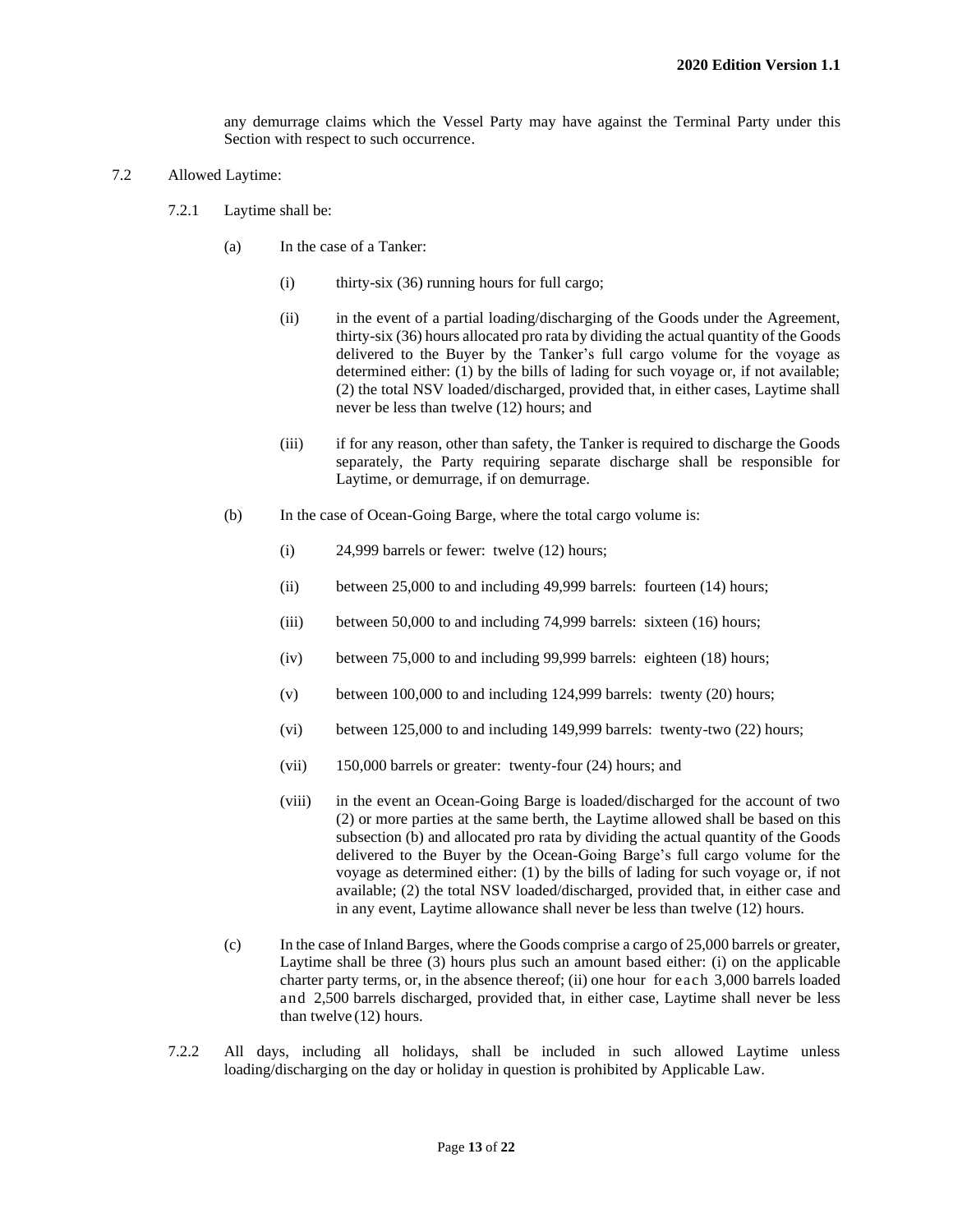#### 7.3 Running Laytime Hours:

- 7.3.1 In the case of C-Term deliveries, running Laytime shall commence (berth or no berth) six (6) hours after a valid NOR is tendered at the discharge Terminal or when the Vessel is All Fast, whichever is the earlier. Notwithstanding the foregoing, in the event the cargo documents are not on board the Vessel within three (3) hours of the commencement of the running Laytime, the running Laytime shall be suspended and the running Laytime will not resume until the cargo documents are on board the Vessel.
- 7.3.2 In the case of FOB and D-Term deliveries, subject to Sections 7.3.4 and 7.3.8 of these Marine Provisions, when a Tanker or Ocean-Going Barge tenders a valid NOR:
	- (a) within the Laydays, running Laytime shall commence (berth or no berth) as of the earlier of: (i) six (6) hours after the Terminal Party's receipt of NOR; or when such Tanker or Ocean-Going Barge is All Fast;
	- (b) earlier than the Laydays, running Laytime shall commence as of the earlier of: (i) 0600 hours local time on the first day of the specified Laydays; or (ii) when such Tanker or Ocean-Going Barge is All Fast; or
	- (c) after the last day of the Laydays and is accepted for loading or discharge by the Terminal Party in its sole and absolute discretion, then, without prejudice to any of the Terminal Party's other rights, running Laytime shall commence when such Tanker or Ocean-Going Barge is All Fast.
- 7.3.3 In the case of FOB and D-Term deliveries, subject to Sections 7.3.4 and 7.3.8 of these Marine Provisions, when an Inland Barge tenders NOR:
	- (a) within the Laydays, running Laytime shall commence upon tendering of NOR;
	- (b) earlier than the Laydays, running Laytime shall commence as of the earlier of: (i) 0001 hours on the first day of the Laydays; or (ii) when the Inland Barge is All Fast; or
	- (c) after the last day of the Laydays and is accepted for loading or discharge the Terminal Party in its sole and absolute discretion, then, without prejudice to any of the Terminal Party's other rights, running Laytime shall commence only when the Inland Barge is all fast.
- 7.3.4 When a Vessel is loaded or discharged at a Public Dock, any delay caused solely by berth congestion shall not count as used Laytime. **"Public Dock"** for the purposes of this Section means any marine terminal facility for handling cargo to or from Vessels requiring a wharf, dock, quay or buoy, that is (i) not operated by the Terminal Party or any of its Affiliates, and (ii) which berths Vessels on a first come, first served basis, subject to dock availability. Any modification to this Section in the Special Provisions shall be subject Section 7.3.2(c) and 7.3.3(c) of these Marine Provisions.
- 7.3.5 For purposes of calculating running Laytime, running Laytime shall end when the Vessel's cargo hoses are disconnected. However, if the Vessel is detained at the load Terminal for more than three (3) hours after the final disconnection of cargo hoses solely for the purposes of awaiting cargo documents, Laytime, or demurrage, if the Vessel is on demurrage, shall recommence after such period of three (3) hours and terminate when cargo documents are on board the Vessel.
- 7.3.6 After NOR has been tendered and Laytime has commenced, any delay arising from a Force Majeure Event, subject to Section 7.4 of these Marine Provisions, shall count as one half running Laytime or, if the Vessel is on demurrage, as one half the time on demurrage, provided that:
	- (a) neither Section 8.4 of the GTCs with regard to the giving of notices only, nor Section 8.5 of the GTCs in its entirety shall apply to this Section 7.3.6.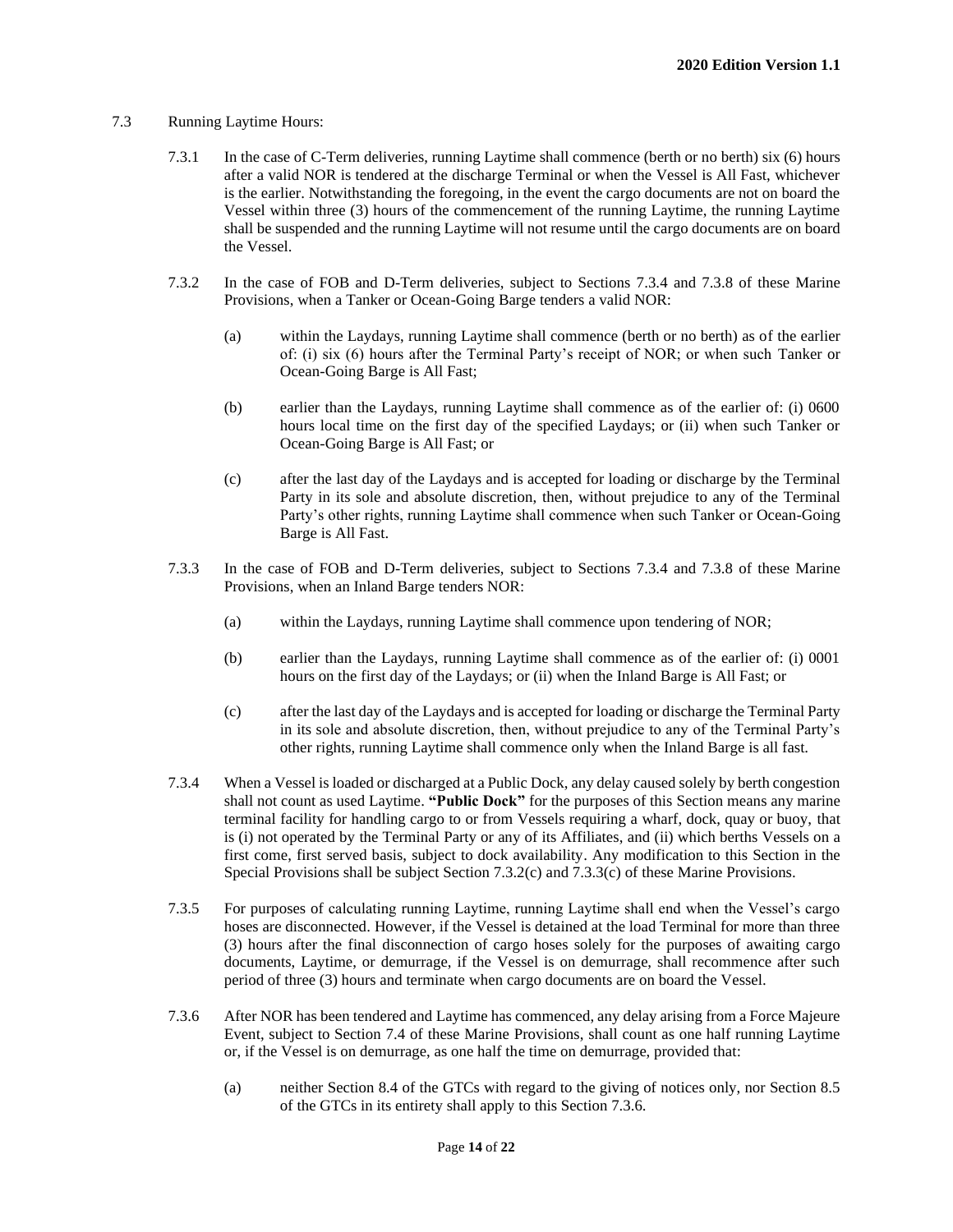- (b) if the Force Majeure Event continues for a period of fifteen (15) days or more, any such delay beyond fifteen (15) days shall count as full running Laytime or, if the Vessel is on demurrage, as full time on demurrage.
- 7.3.7 Running Laytime or time on demurrage shall be reduced by one-half if the delay is caused by any action, inaction, additional inspections, or special or additional security measures required by a relevant authority, pilots (excluding those described in Section 7.4.3 of these Marine Provisions), coast guard or other security agency over which neither Party has control.
- 7.3.8 All time used for extra sampling and analysis to determine the quality of the Goods will be for the account of the Party requesting the extra tests, provided however that, if the Goods prove to be off specification, the Seller shall be liable for all costs, including running Laytime or demurrage, related to the extra sampling and analysis.
- 7.3.9 Mississippi River Ports: A Vessel arriving from sea or the inland waterway and destined for Mississippi ports shall tender its NOR upon arrival at the Terminal or nearest customary anchorage or waiting place for the Terminal. The customary anchorages for selected ports are as follows:

| <b>Location</b> | Anchorage                  |
|-----------------|----------------------------|
| Convent, LA     | <b>Burnside Anchorage</b>  |
| Geismar, LA     | <b>Burnside Anchorage</b>  |
| Gretna, LA      | Nine Mile Anchorage        |
| Norco, LA       | <b>AMA</b> Anchorage       |
| St. James, LA   | <b>Grandview Anchorage</b> |
| St. Rose, LA    | <b>AMA</b> Anchorage       |

#### 7.4 Laytime Exceptions:

In addition to any deductions from running Laytime noted elsewhere in these provisions, any time consumed due to, but not limited to, any of the following situations shall not count as Laytime or as time on demurrage, if Vessel is on demurrage:

- 7.4.1 on inward passage, from the time the Vessel passes the customary point of entry into the Terminal until it is All Fast at berth, or from the time the Vessel passes the customary point of entry into the Terminal until the Vessel is secure at anchorage and from the time the Vessel weighs anchor until it is All Fast at berth;
- 7.4.2 time awaiting Free Pratique, except if concurrent with cargo-related operations or customarily given after All Fast;
- 7.4.3 time awaiting pilots, tugs, tides or daylight (if daylight berthing only restriction is in place), provided however that the Terminal Party shall only be entitled to deduct time awaiting one tide and/or one wait for daylight immediately preceding berthing. If during this waiting period the dock or berth is not available, the exclusions for waiting pilots, tugs, tide or daylight shall not apply;
- 7.4.4 restrictions imposed by the owner, charterer, or master of the Vessel;
- 7.4.5 discharging slops; internal stripping or crude oil washing; cleaning and inspection of the Vessel's tanks, pumps, pipelines (but excluding any time spent on inspection of the Goods themselves pursuant to Section 2 of these Marine Provisions); ballasting or de-ballasting; bunkering; or for these and any other purposes of the Vessel unless such operations are performed concurrent with cargo operations and do not delay cargo operations;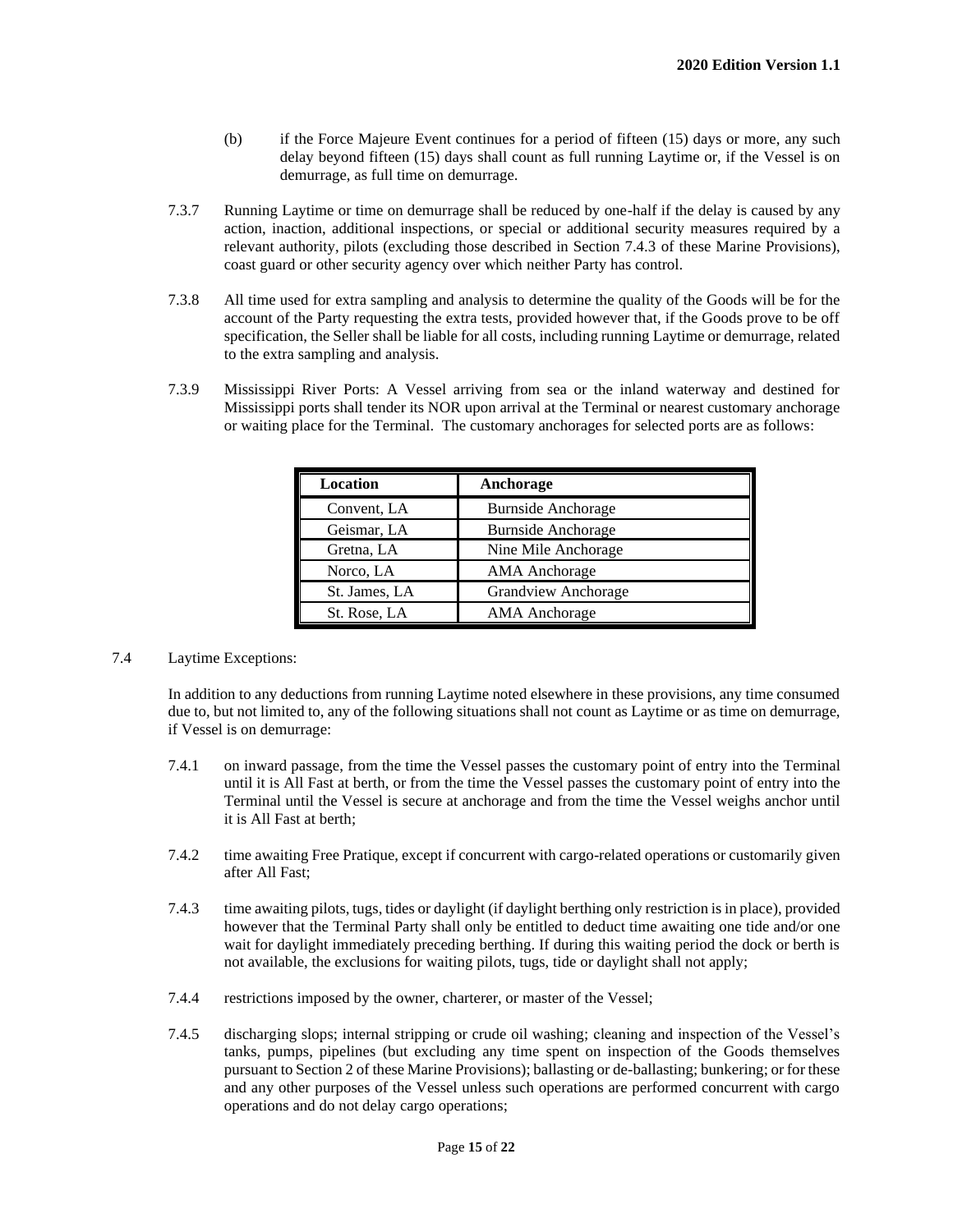- 7.4.6 overflow, breakdown, inefficiency, repairs or other conditions whatsoever attributable to the Vessel, master, officers, crew, owners**,** the Vessel Party or their representatives, employees or agents, including any inability to load or discharge the Goods expeditiously;
- 7.4.7 the Vessel's failure to comply with the requirements of the Terminal in respect to equipment aboard or any other matter causing delay or restriction of cargo operations;
- 7.4.8 the Vessel's failure to have the required certificate of financial responsibility, or failure to be in compliance with Applicable Law (or hold the necessary waiver if not in compliance), or failure to have any other required documentation;
- 7.4.9 delay or suspension of cargo operations by the Terminal Party because of the Vessel or Vessel Party's failure to comply with the requirements of the Agreement relating to payment;
- 7.4.10 escape or discharge of Goods or the threat of an escape or discharge of Goods on or from the Vessel;
- 7.4.11 fire or explosion on the Vessel, labor dispute, strike, go slow, work to rule, lockout, stoppage or restraint of labor involving the master, officers or crew of the Vessel or tugboats or pilots; and
- 7.4.12 any other delay solely for the Vessel Party or the Vessel's purpose.

#### **Section 8. Insurance**

8.1 For CIF deliveries, the Seller shall procure and pay for insurance against marine risks to the full value of the Goods plus ten percent (10%). Such insurance, which shall operate from the time the Goods pass the Vessel's permanent hose connection at the load Terminal until the time the Goods pass the Vessel's permanent hose connection at the discharge Terminal, shall be in accordance with the provisions of a Marine Cargo Insurance Policy subject to Institute Bulk Oil Clauses 1/1983, or at the Seller's option, Institute Cargo Clauses (A), and the benefit thereof shall accrue to the Buyer upon the passing of risk in the Cargo as provided for in the Agreement.

The Seller is not obligated to procure insurance against war, strikes, riots, or civil commotions in respect of the delivery of the Goods hereunder, save where the Seller shall, by written notice actually received by it at least two (2) Business Days prior to the commencement of loading, have been requested by the Buyer to procure such insurance. Where, upon request as aforesaid, the Seller procures such insurance, it shall be subject to the Institute War Clauses (Cargo) and Institute Strikes Clauses (Cargo) current on the date of sailing of the Vessel and the actual premium payable at the current New York Market rate for the voyage to be performed shall be charged to, and be recoverable from, the Buyer by the Seller as an addition to the purchase price in the Agreement under the Special Provisions and such addition shall then form part of such purchase price. If requested by the Buyer, the Seller shall provide the Buyer with the original certificate of insurance or broker's cover note.

- 8.2 Additional Vessel Insurance, etc.:
	- 8.2.1 If the CIF Seller determines that additional insurance or war risk insurance premiums are necessary in excess of those in place as at the date of the Agreement for the Vessel's P&I, hull and machinery, and/or Goods during the voyage to the discharge Terminal or while on any seas through which the Vessel has to travel in performance of the Agreement, the Seller will obtain quotes for such additional insurance or premiums and provide the Buyer with the Seller's recommendation to obtain such additional insurance or pay such additional premiums and the quotes obtained by the Seller for same. The Buyer shall then determine, at its sole discretion, whether the Seller should obtain such additional insurance or pay such additional premiums. If the Seller, at the Buyer's instruction, incurs such additional insurance or pays such additional premiums, the cost of such additional insurance and/or additional premiums shall be paid by the Buyer to the Seller in addition to the price payable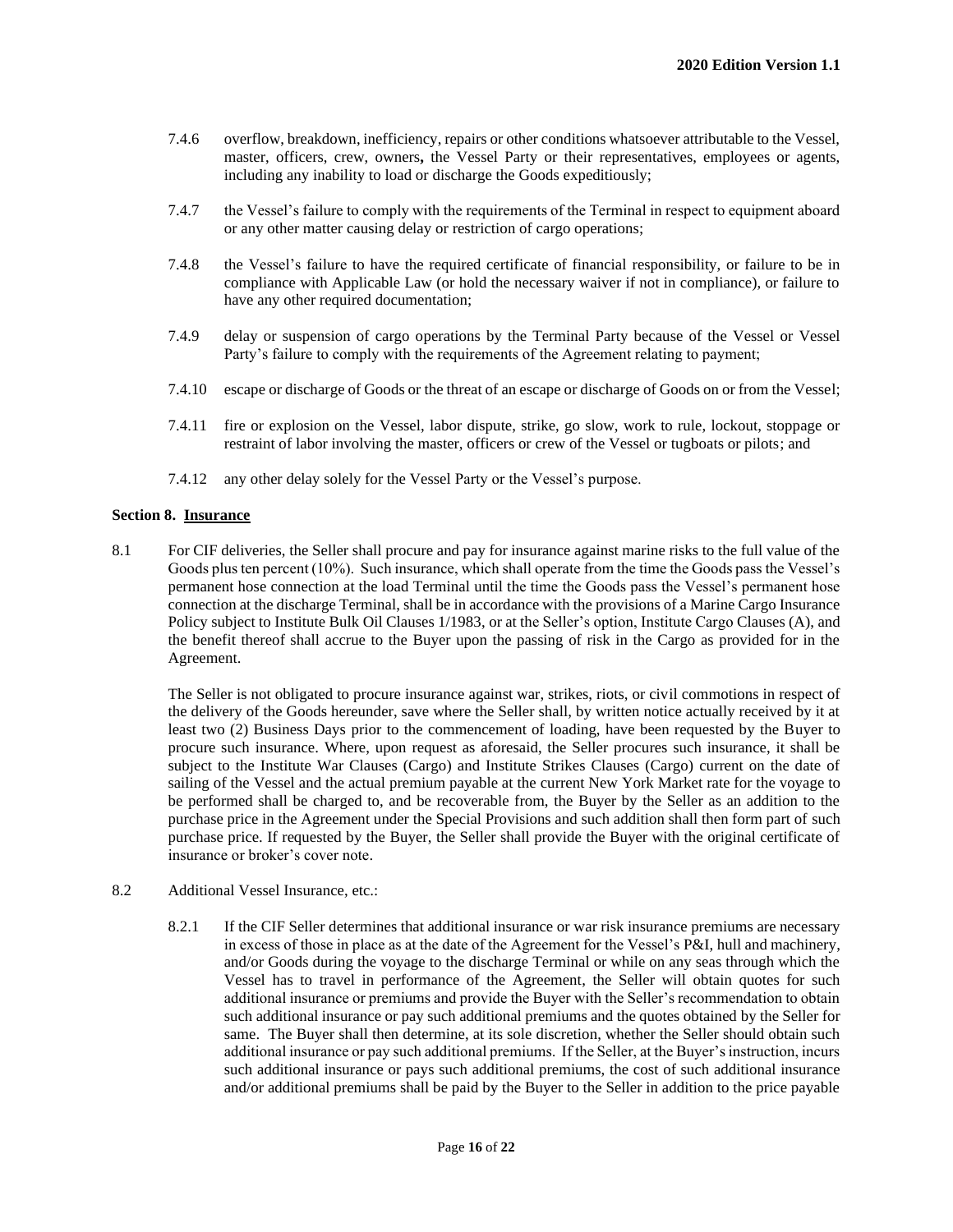pursuant to the Agreement. The Buyer and the Seller shall mutually agree on the invoicing procedures for amounts payable pursuant to this paragraph.

8.2.2 If the CIF Seller in its sole discretion agrees to direct a Vessel to undertake or complete the voyage under any circumstances listed in Section 5.8.1 of these Marine Provisions, the Buyer shall reimburse the Seller, in addition to the price payable under the Agreement, for costs incurred by the Seller in respect of any additional insurance premium and any other sums that the Seller may be required to pay to the Vessel's owner, including any sums in respect of any amounts deductible under such owner's insurance and any other costs and/or expenses incurred by the Seller.

#### **Section 9. Charterparty Conditions (Applicable for C-Term Deliveries)**

- 9.1 The contract of carriage shall contain the following conditions:
	- 9.1.1 the amounts due under the charterparty or other contract of carriage shall be directly paid by the Seller;
	- 9.1.2 that Vessel pumping off expenses shall be included in freight, or if not, at no additional cost to the Buyer;
	- 9.1.3 that the charterparty shall include an alternative discharge port should the nominated discharge port become illegal for any involved party due to trade sanctions, legislation, or executive pronouncement; or if not included, another safe port may be nominated by the Buyer, always subject to the Seller's reasonable acceptance and in that instance, all expenses including additional freight and deviation for such shall be for the Buyer's account;
	- 9.1.4 that discharge (i) without presentation of the bill of lading, (ii) of different quantity to that stipulated in the bill of lading, and/or (iii) at a different place or to a party other set out in the bill of lading (as relevant) is allowed under a letter of indemnity from the Seller to the Vessel owner in the event that the Buyer, by written instruction, specifically requests such discharge, and where the Seller procures the discharge of the Goods in accordance with the Buyer's written instructions, then the Buyer shall indemnify and hold the Seller harmless against any liability, loss, damage or expense (including legal costs as between attorney and client as associated expenses) which the Seller may sustain by reason of delivery or procuring the delivery of the Goods in accordance with the Buyer's instructions. The Buyer shall issue a letter of indemnity to the Seller countersigned by a first-class international bank if so required by the Seller; and
	- 9.1.5 that the following operations after completion of loading are allowed in the charterparty, or otherwise agreed to: blending, breach of natural segregation, the addition of additives (other than dye), on board blending, the carriage of additives or dye on deck, or other reasonable and similar requests. The above operations are always subject to vessel design, safe circumstances, and the master's discretion; and only will be attempted after the receipt of a letter of indemnity in the Vessel owner's wording issued from the Buyer to the Seller. Additional costs caused, if any, are for the Buyer's account.
- 9.2 Any indemnity given by the Buyer to the Seller pursuant to this Section shall not be subject to the provisions of Section 9 of the GTCs.
- 9.3 Save as otherwise set forth herein, and without limiting the Buyer's obligations under this Section, the Seller shall be responsible for paying any freight and/or demurrage due to the Vessel owner.

#### **Section 10. Requirements for Vessels at the Terminal and, Where Applicable, During the Vessel's Voyage**

10.1 Requirements in respect of Vessels at the Terminal: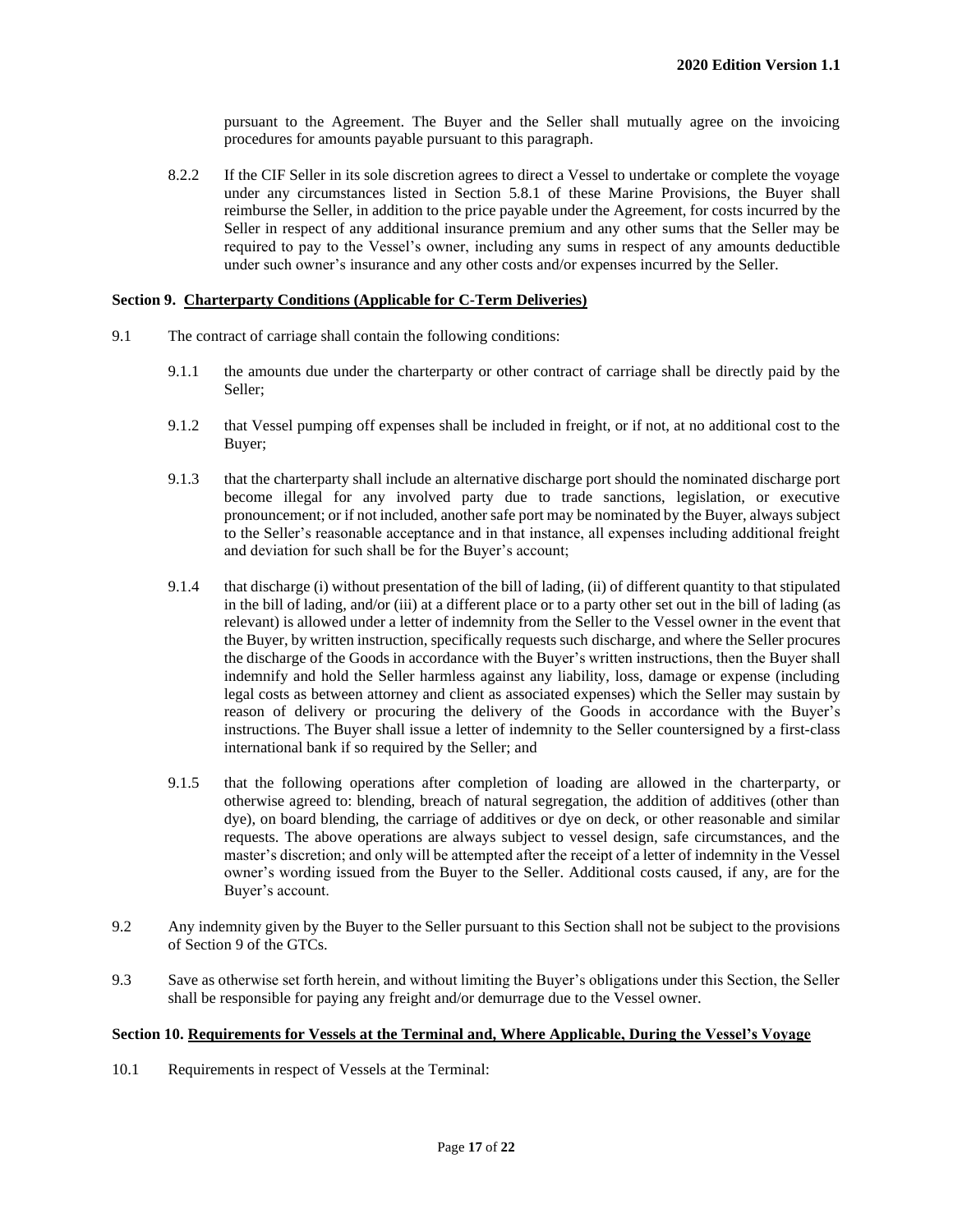- 10.1.1 If any Vessel does not meet any of the requirements of this Section 10, the Terminal Party may refuse to berth, load or discharge, or continue loading or discharging such vessel.
- 10.2 Vessel Responsibility:
	- 10.2.1 For Tankers, Vessel Party shall ensure that the Vessel has full and valid Protection and Indemnity ("P&I") insurance coverage and valid pollution liability insurance with a P&I Club that is a member of the International Group of P&I Clubs. The P&I insurance coverage shall be at no additional cost to the Terminal Party and must include coverage against liability for loss and damage to the Goods, pollution and wreck removal.
	- 10.2.2 For Inland Barges, the Vessel Party shall ensure that the Inland Barge has insurance coverage for liability for loss and damage to the Goods and pollution coverage with a limit not less than \$200,000,000 USD. Nothing contained herein shall limit or waive the Vessel owner's legal or contractual responsibility to the charterer.

#### 10.3 ISPS Code:

- 10.3.1 The Vessel Party shall procure that the Vessel shall comply with the requirements of the ISPS Code and if located within the USA and U.S. territories or waters, with the MTSA.
- 10.3.2 The Vessel shall, when required, submit a Declaration of Security to the Terminal when requested to do so.
- 10.3.3 Notwithstanding any prior acceptance of the Vessel by the Terminal Party, if at any time prior to the arrival of the Vessel at the Terminal the Vessel ceases to comply with the requirements of the ISPS Code or MTSA (where applicable):
	- (a) the Terminal Party shall have the right not to berth such nominated Vessel at the Terminal and any demurrage resulting shall not be for the account of the Terminal Party; and
	- (b) the Vessel Party shall be obligated to substitute such nominated Vessel with a Vessel complying with the requirements of the ISPS Code and MTSA and with Sections 5.3 and 5.5 of these Marine Provisions.
- 10.3.4 The Terminal Party shall procure that the Terminal/installation shall comply with the requirements of the ISPS code and if located within the USA and U.S. territories, with the MTSA. Subject always to Section 10.3.5 below, any costs or expenses in respect of the Vessel, including demurrage or any additional charge, fee or duty, levied on the Vessel at the Terminal and actually incurred by the Vessel Party resulting directly from the failure of the Terminal to comply with the ISPS Code and if located within the USA and U.S. territories, with the MTSA, shall be for the account of the Terminal Party, including the time required or costs incurred by the Vessel in taking any action or any special or additional security measures required by the ISPS code or MTSA.
- 10.3.5 Save where the Vessel has failed to comply with the requirements of the ISPS Code and within the USA and U.S. territories or waters, with the MTSA, the Terminal Party shall be responsible for any demurrage actually incurred by the Vessel Party arising from the delay to the Vessel at the Terminal resulting directly from the Vessel being required by the Terminal facility or any relevant authority to take any action or any special or additional security measures or undergo additional inspections.

#### 10.4 Vessel Management:

The Vessel shall be manned, operated and maintained to fully comply with: (i) guidance provided within the latest edition of the ISGOTT; (ii) the Vessel's flag state requirements; and (iii) the latest edition of OCIMF Guidelines for the Control of Drugs and Alcohol On-board Ship, each as amended from time to time.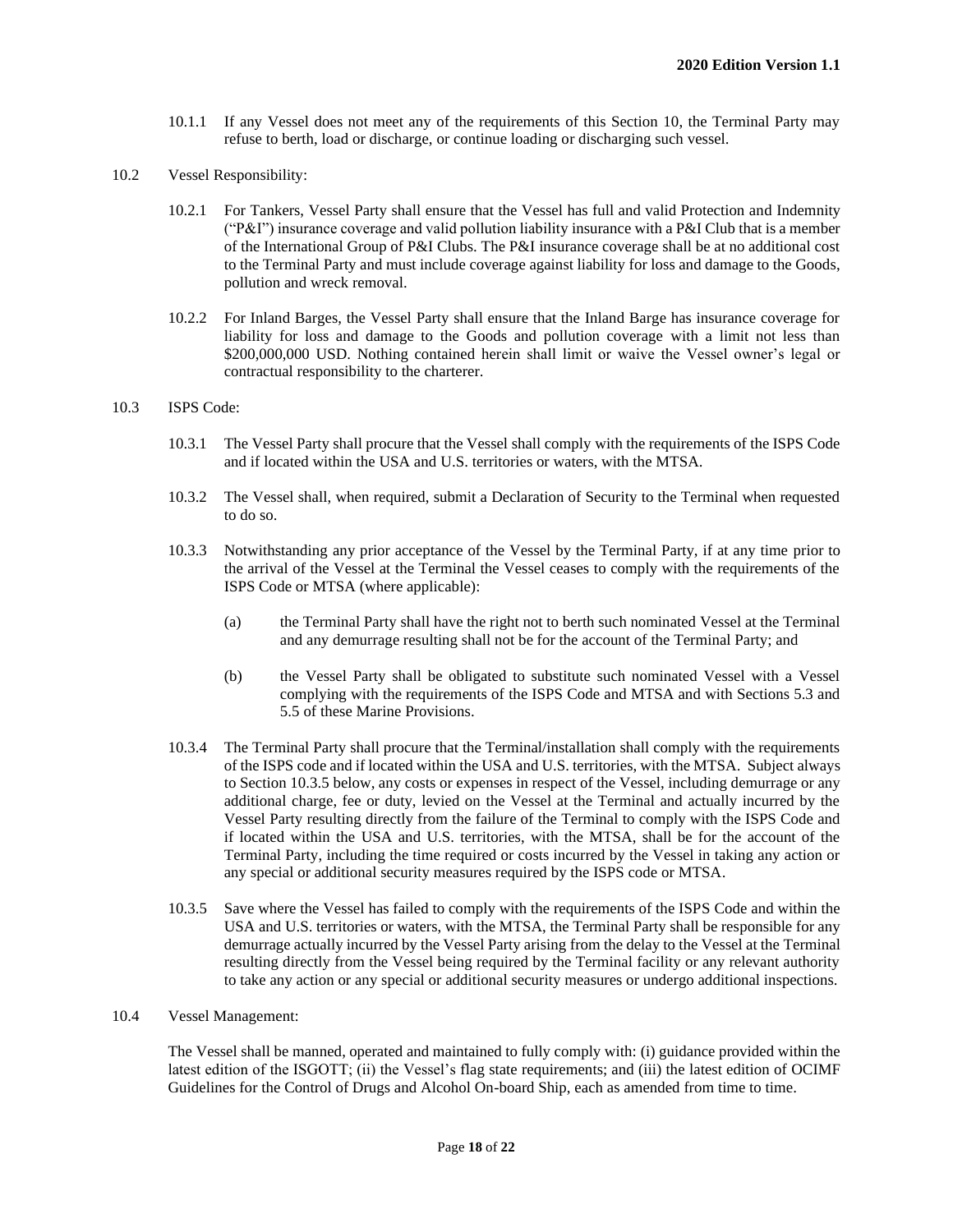10.5 Close loading and/or discharge:

Vessels which are loading/discharging a cargo must operate at all times in the Closed Operations mode. "Closed Operations" refers to the procedures whereby Vessels conduct cargo transfer and ballasting operations into cargo tanks, with tank apertures closed and with vapors being emitted only by means of the dedicated venting system which is designed to disperse vapor clear of working areas and possible ignition sources. For the purposes of this sub-clause: (i) "volatile" shall mean a liquid from which gas evaporates rapidly and shall be taken to include any naturally volatile Goods or any Goods being carried at a temperature which is higher than the flash point of the Goods minus ten (10) degrees Celsius; (ii) "toxic" shall mean a poison which can affect personnel following inhalation, absorption or ingestion and shall be taken to include all Goods which give off vapors containing substances for which exposure limits are recommended as they may be hazardous to the health of personnel exposed to them; and (iii) " noxious" shall mean harmful to personnel or the environment.

10.6 IGS:

In relation to any cargo, if it is required by Applicable Law for the Vessel to be fitted with an inert gas system ("IGS") and for such IGS to be operative and the cargo tanks inerted in order to lawfully load or discharge the Goods, the Vessel will not be permitted to berth or to load or discharge the Goods unless the IGS is in good order, operative and the cargo tanks inerted at all times. In the event that:

- 10.6.1 such Vessel arrives with the IGS inoperative, the Vessel will not be berthed until the IGS is operative and the cargo tanks inerted and until that time NOR shall not be given, or if given shall not be effective, and Laytime shall not commence until commencement of loading or discharge, as the case may be; or
- 10.6.2 the IGS fails after the Vessel has berthed, transfer operations shall be terminated immediately, and the Vessel may be ordered to clear the berth until the IGS is fully operational and tanks are inerted to the pre-arrival condition. Costs and time associated with Vessel movement for IGS repair shall be for the account of the Vessel Party. The use of temporary or substitute equipment or procedures to correct IGS malfunctions must be accepted by the other Party prior to re-admittance to the relevant Terminal, or for continuation of Vessel loading/discharging at the Terminal. Any Vessel time lost as a result of the Vessel not complying with all of the provisions in this section shall not count as used laytime or as time on demurrage.
- 10.7 Overboard Discharges:

The Vessel must comply with all applicable Ballast Water Management System (BWMS) regulations in effect for its flag and the ports called. The overboard discharge of bilges, slops or sewage within the confines of the relevant Terminal is forbidden.

10.8 Port Regulations:

The Vessel shall always remain compliant with all local laws and government regulations in effect at the point of operation.

10.9 Automated Manifest System:

When the Terminal is located within the USA or US Territories, the Vessel Party shall exercise reasonable efforts to ensure that the Vessel is aware of the requirements of the U.S. Bureau of Customs and Border Protection ruling issued on December 5, 2003 under Federal Register Part II Department of Homeland Security 19 CFR Parts 4 and 103, and will comply fully with these requirements for entering US Terminals (including the requirements of the Automated Manifest System).

If the Terminal is changed at the Terminal Party's request, such that, despite the Vessel Party exercising commercially reasonable efforts, the Vessel Party's nominated Vessel is unable to comply with the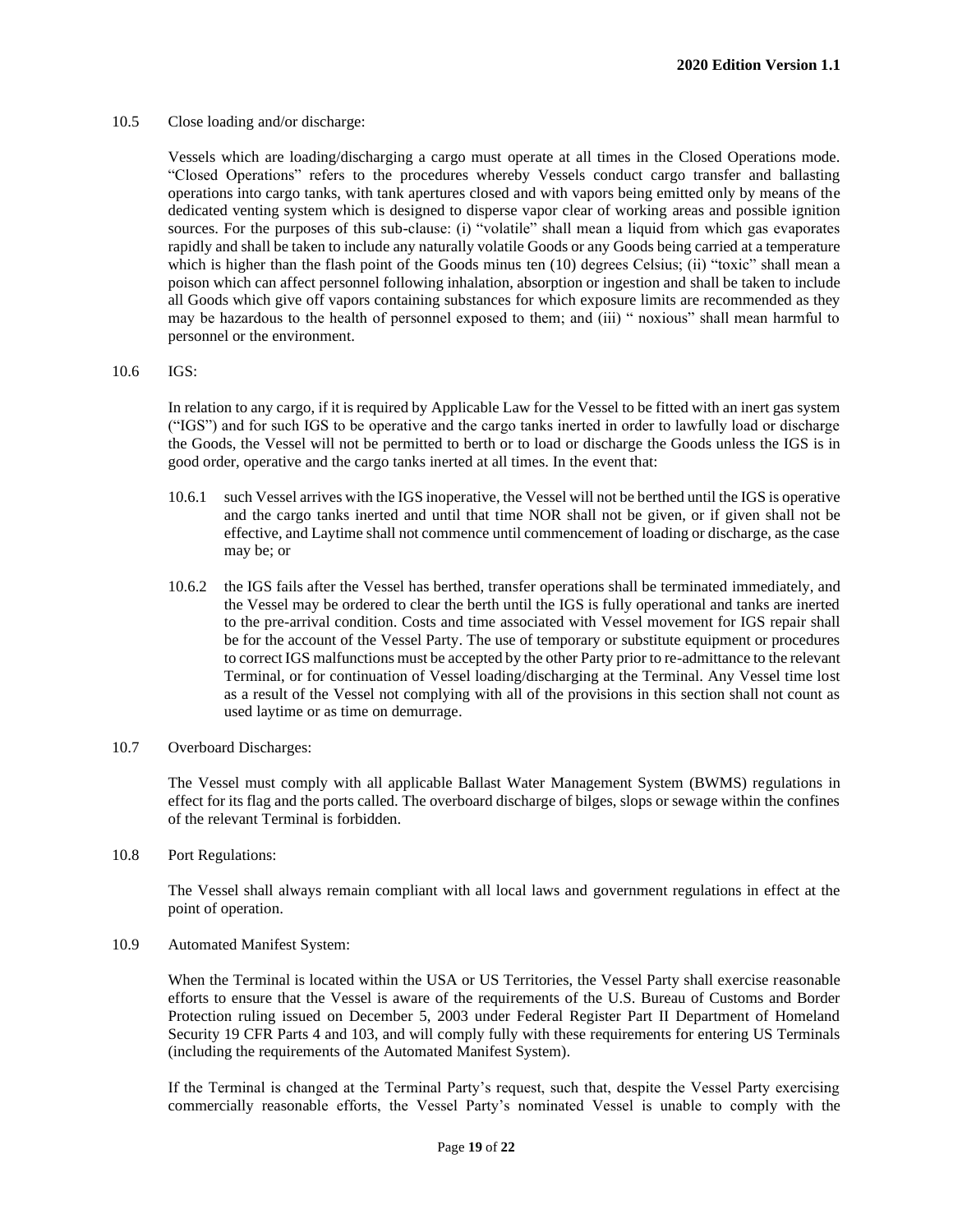notification period required by the US Bureau of Customs and Border Protection ruling issued on December 5, 2003 under Federal Register Part II Department of Homeland Security 19 CFR Parts 4 and 103, (including the requirements of the Automated Manifest System), then any delay directly resulting from such noncompliance shall be for the Terminal Party's account and the Vessel Party shall not be liable for failure of performance directly resulting from such non-compliance.

10.10 Non-Cargo Shipments:

Under all delivery terms, and with priority over any rule of tariff, no Vessel will be required to load, ship or transport slops, waste, non-cargo line fills, produced water, drill fluids, or any other non-cargo material; even for purposes of admixture, line return, or recycling. Any cost, expense, lost time, or other financial exposure due to such a terminal demand shall be for the account of the Terminal Party.

10.11 BP Casualty Procedure:

In the event of any incident relating to a Vessel carrying Goods, the risk in which has passed from the Seller to a member of the BP Group of Companies, the Seller shall use its best efforts to ensure that the master of the Vessel implements the BP casualty emergency instructions as stated on the document instructions issued by the BP operator.

#### **Section 11. Payment Documents**

- 11.1 Payment for Goods shall be made against presentation of Seller's Invoice referred to in Section 6.3 of the GTCs and the below documents:
	- 11.1.1 for FOB and C-Term deliveries:
		- (a) US Coastwise Tankers, Ocean-Going Barges and Inland Barges, a copy of the certificates of quantity and quality or Inspector's Report as issued in accordance with the Agreement showing the quantity and quality of the Goods loaded.
		- (b) Non-US Tankers, 3/3 original bills of lading properly issued or endorsed to the order of Buyer, a copy of the valid certificate of origin, and a copy of the certificates of quantity and quality or Inspector's Report as issued in accordance with this Agreement showing the quantity and quality of the Goods loaded.
	- 11.1.2 for D-Term deliveries, a copy of the certificates of quantity and quality as issued in accordance with the Agreement showing the quantity and quality of the Goods discharged and, for foreign Goods, a copy of a valid certificate of origin.
- 11.2 The Seller's Indemnity In Lieu of Shipping Documents:

In the event the bills of lading referred to in Section 11.1.1(b) above are temporarily unavailable on the date payment is due, the Buyer shall pay for the Goods against the Seller's invoice and a letter of indemnity in the format set out in in Appendix A, counter-signed by a first-class international bank if so requested by the Buyer.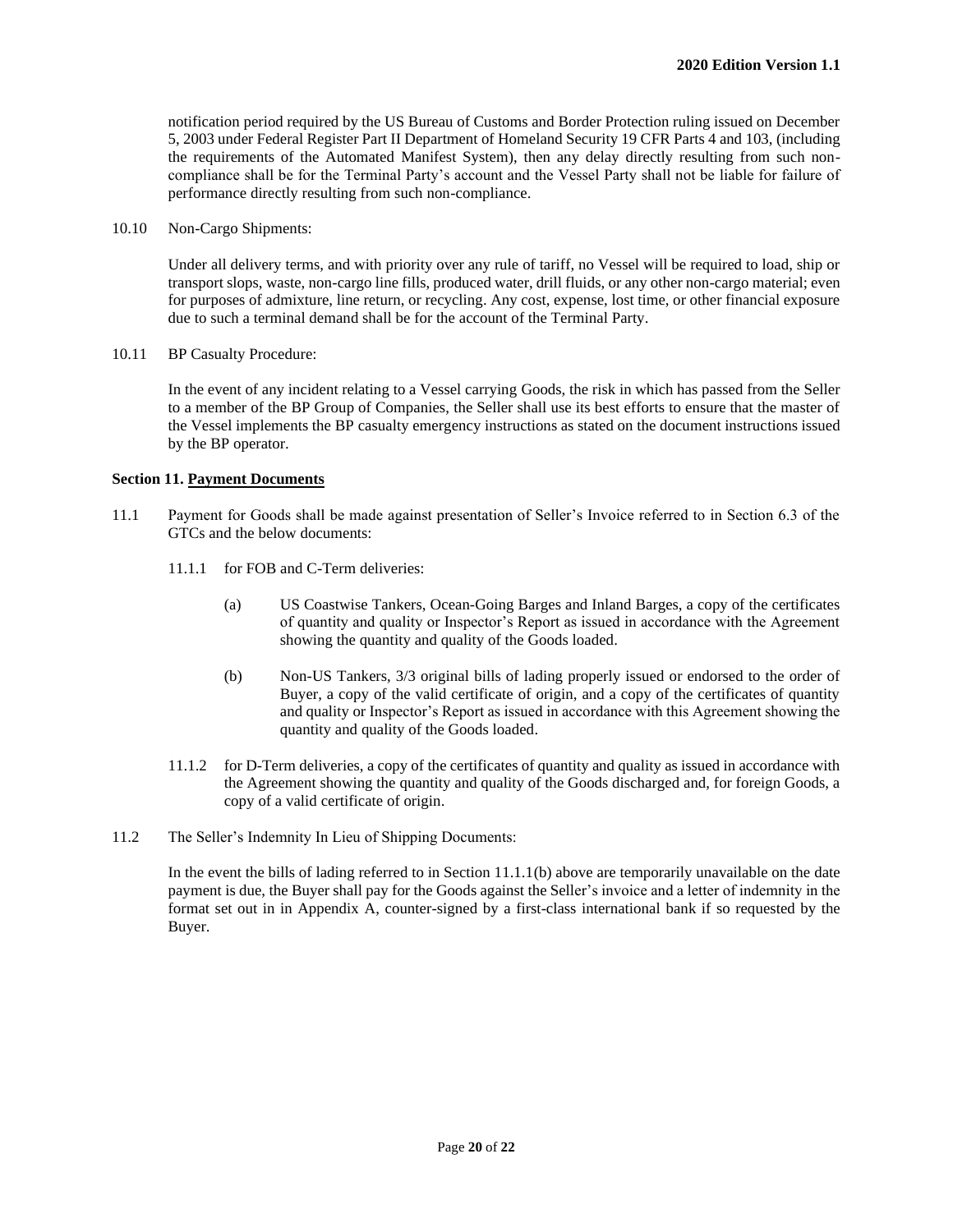#### **APPENDIX A – Seller's letter of indemnity format**

The Letter of Indemnity referred to in 11.2 of these Marine Provisions shall be in the following format:

Quote

We refer to our Agreement dated [DATE] (the "Agreement") in respect of your purchase from us of [QUANTITY] tons of [GRADE] Product (the "Goods") FOB/CFR/CIF on Vessel "[VESSEL NAME]", bill of lading date [B/L DATE].

In consideration of your making payment of US dollars [US DOLLAR AMOUNT] for the Product in accordance with the Agreement and having agreed to accept delivery of the cargo without having been provided with [HERE INSERT THE RELEVANT DOCUMENTS AS SET OUT IN THE AGREEMENT] (the "Documents"), we hereby represent and warrant all of the following:

- (i) the existence and validity of the Documents;
- (ii) that we are entitled to possession of the Documents;
- (iii) that we were entitled to possession of the Goods;
- (iv) that we had good title to the Goods;
- (v) that title in the Goods has been passed as provided in the Agreement to you free of all liens, charges or encumbrances of whatever kind;
- (vi) that you will have the benefit of the warranty as to enjoyment of quiet possession implied by law in the Agreement but without prejudice to any other warranty so implied.

Without prejudice to your rights under the Agreement we hereby agree to protect, indemnify and hold you harmless from and against any and all damages, losses, liabilities, costs, claims and reasonable expenses which you may suffer by reason of:

- (a) our failure to present the Documents to you in accordance with the Agreement; and/or
- (b) any action or proceeding brought or threatened against you by reason of our said failure and any breach of our above express representations and warranties in connection with questions of title to or the right to possession of the Documents or the Goods or the proceeds of either; or any liens, charges or encumbrances asserted on the documents or the Goods or any other claims arising out of or in connection with the Documents.

Our liability hereunder shall remain in full force and effect unless and until we provide you with the Documents, which we irrevocably agree to provide to you promptly after the same have come into our possession.

No term of this indemnity is intended to, or does, confer a benefit or remedy on any party other than the named Buyer under the Agreement.

This indemnity shall be governed by and construed in accordance with the laws of the State of New York and shall cease to have effect upon the Documents being provided to you.

Signed by: ..................... Title: .....................

of: [COMPANY NAME]

Unquote

#### [THE BELOW SECTION TO BE COMPLETED AND SIGNED WHERE THE SELLER EXERCISES ITS RIGHT TO REQUIRE A BANK TO COUNTER-SIGN THE LETTER OF INDEMNITY]